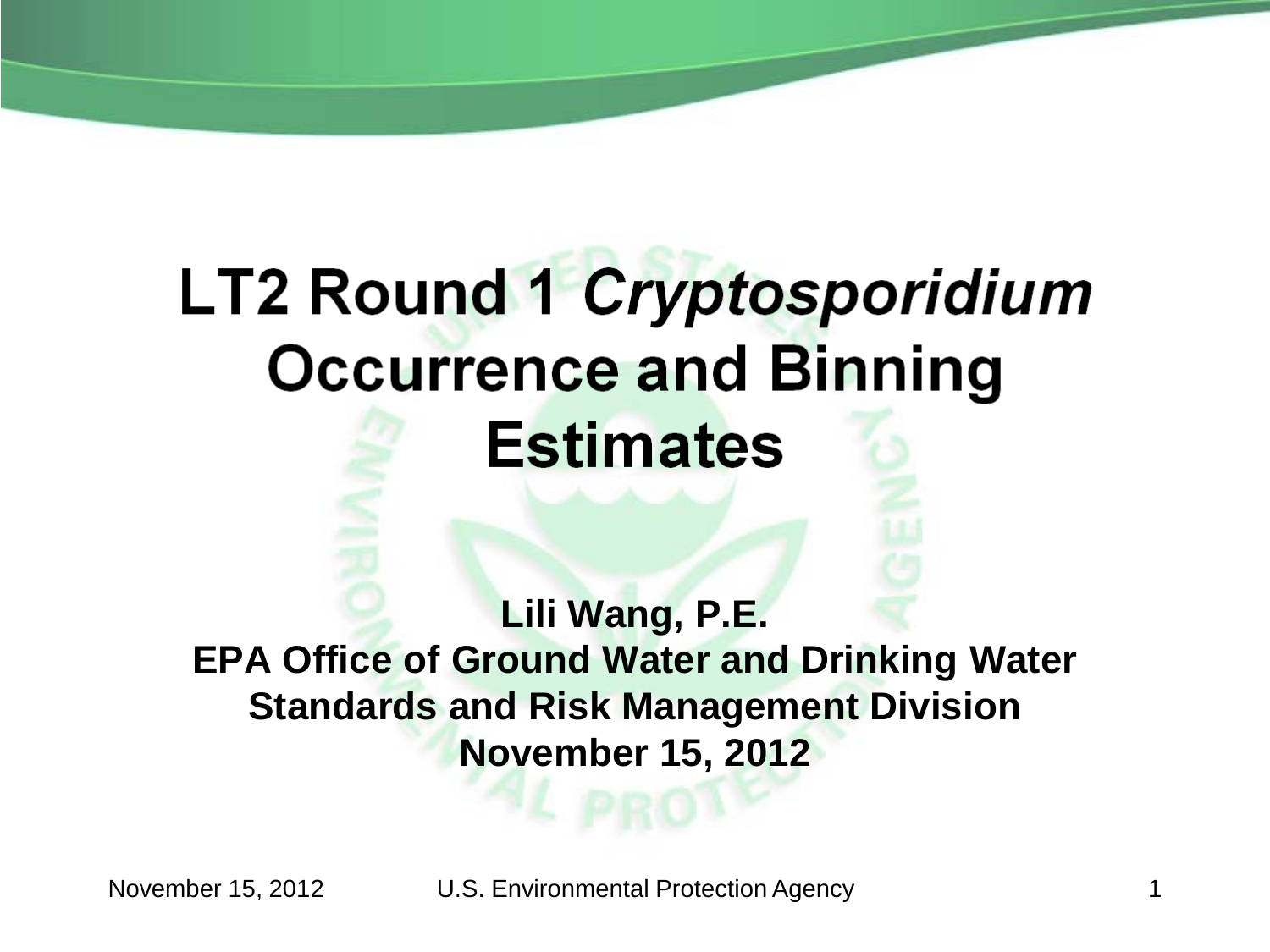

# **Objective**

- Provide update on *Cryptosporidium* occurrence and binning estimates since December 2011 Meeting
- Address the following questions:
	- How representative are the Round 1 monitoring data?
	- To what extent has the *Cryptosporidium* occurrence changed over time?
	- What's the status of system bin classification?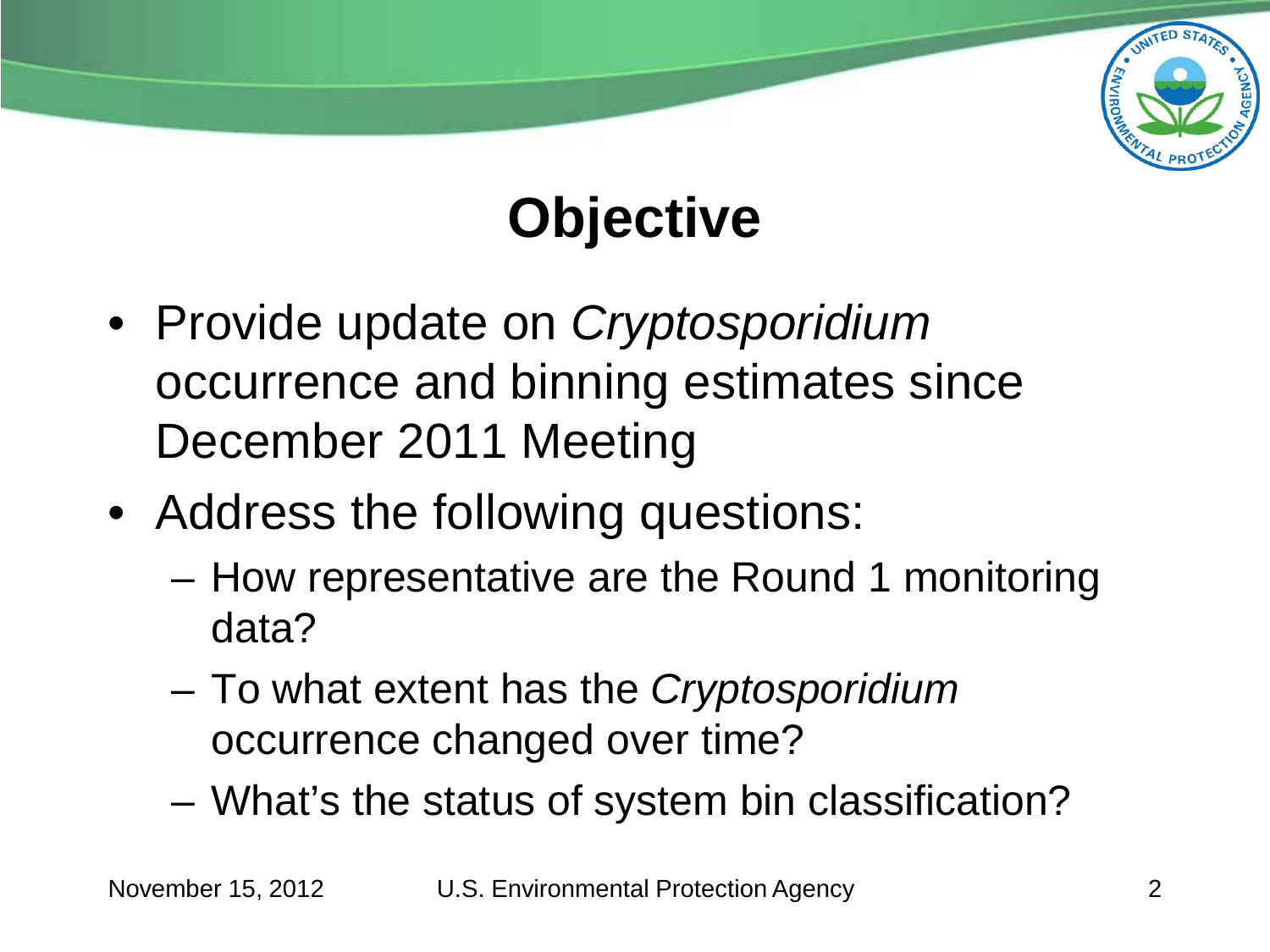

# **Outline**

- Objective
- Data Source
- *Cryptosporidium* Occurrence
- Binning Results
- Summary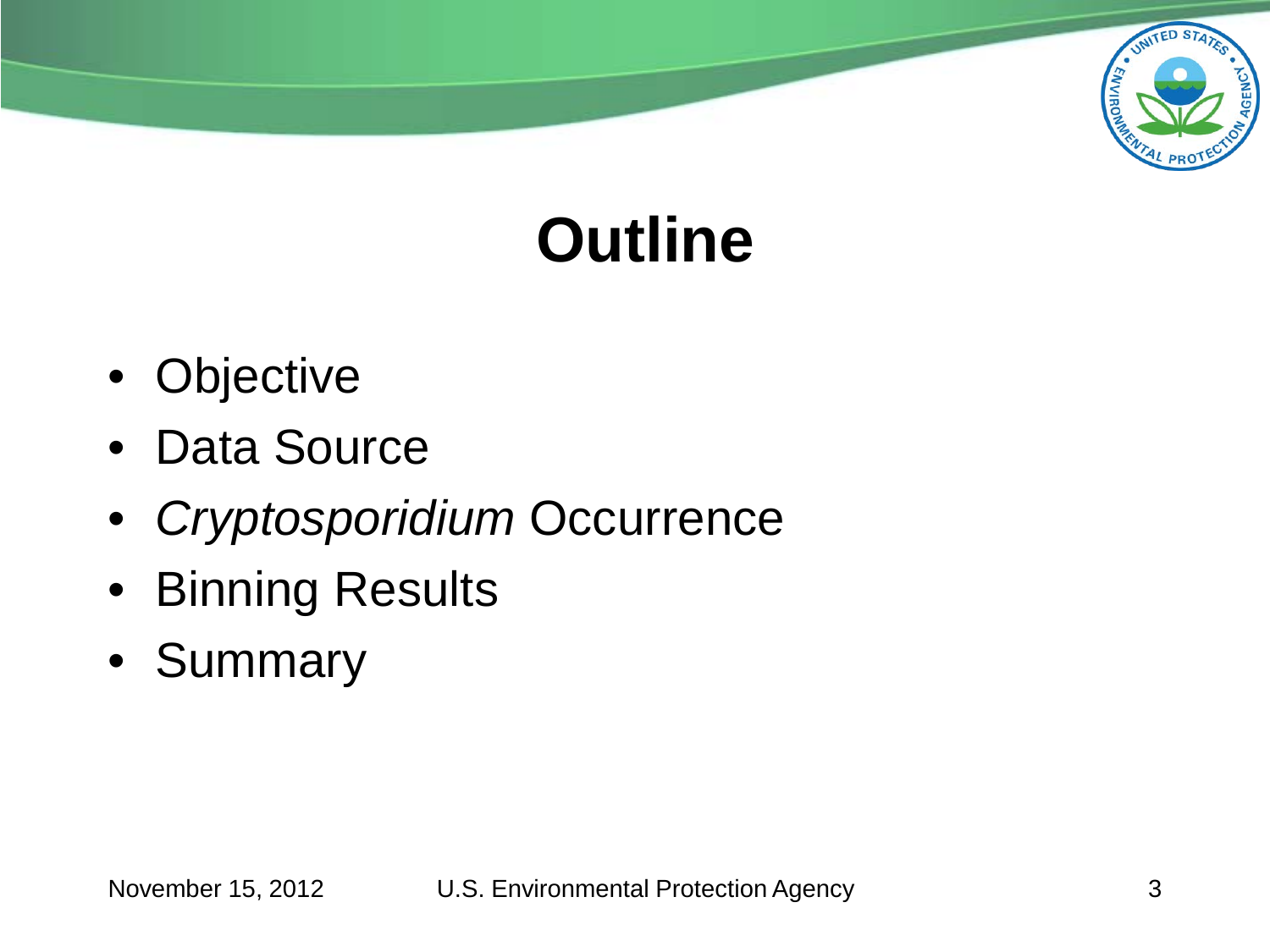

### **Data Source**

- Data Collection and Tracking System (DCTS)
	- Round 1 monitoring data
	- Round 1 binning report
	- List of systems intent to grandfather and grandfathered data
	- List of systems intent to provide treatment instead of monitoring
- Information from Regions and States
	- List of systems in Bin 2 or above
	- List of systems intent to provide treatment instead of monitoring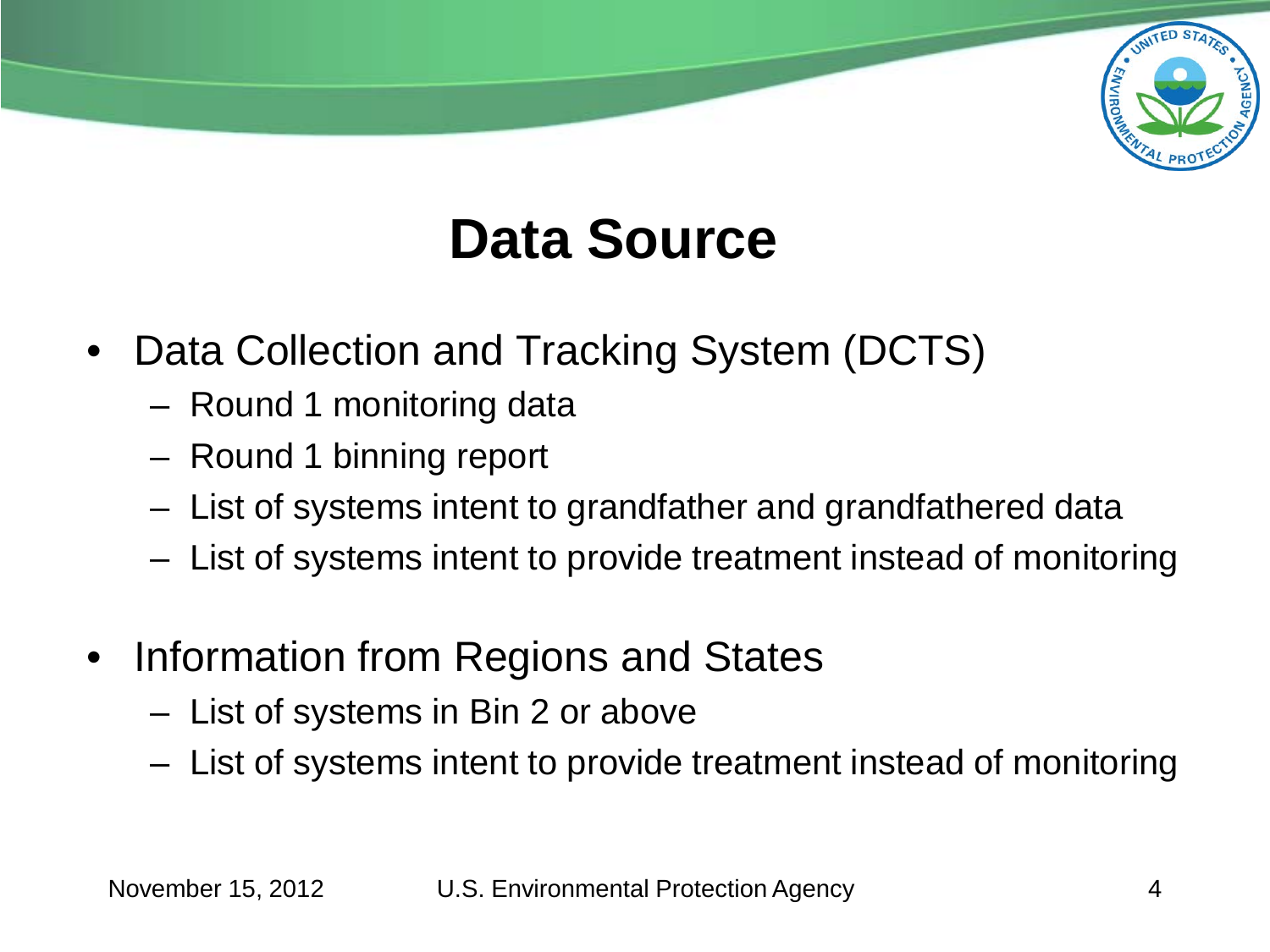

### **What's New in Round 1 Data?**

- April 2012 data pull from DCTS is most up-to-date
	- 2,000 more records than July 2011 data pull (44,944 vs. 42,910)
- Developed a "cleaned up" dataset after QA review by EPA and others
	- Removed redundant and EPA contested records
	- Flagged data with quality concerns
	- Removed unnecessary data fields; added a few new ones to clarify some potential data quality issues
- Posted original and "cleaned-up" datasets on the EPA website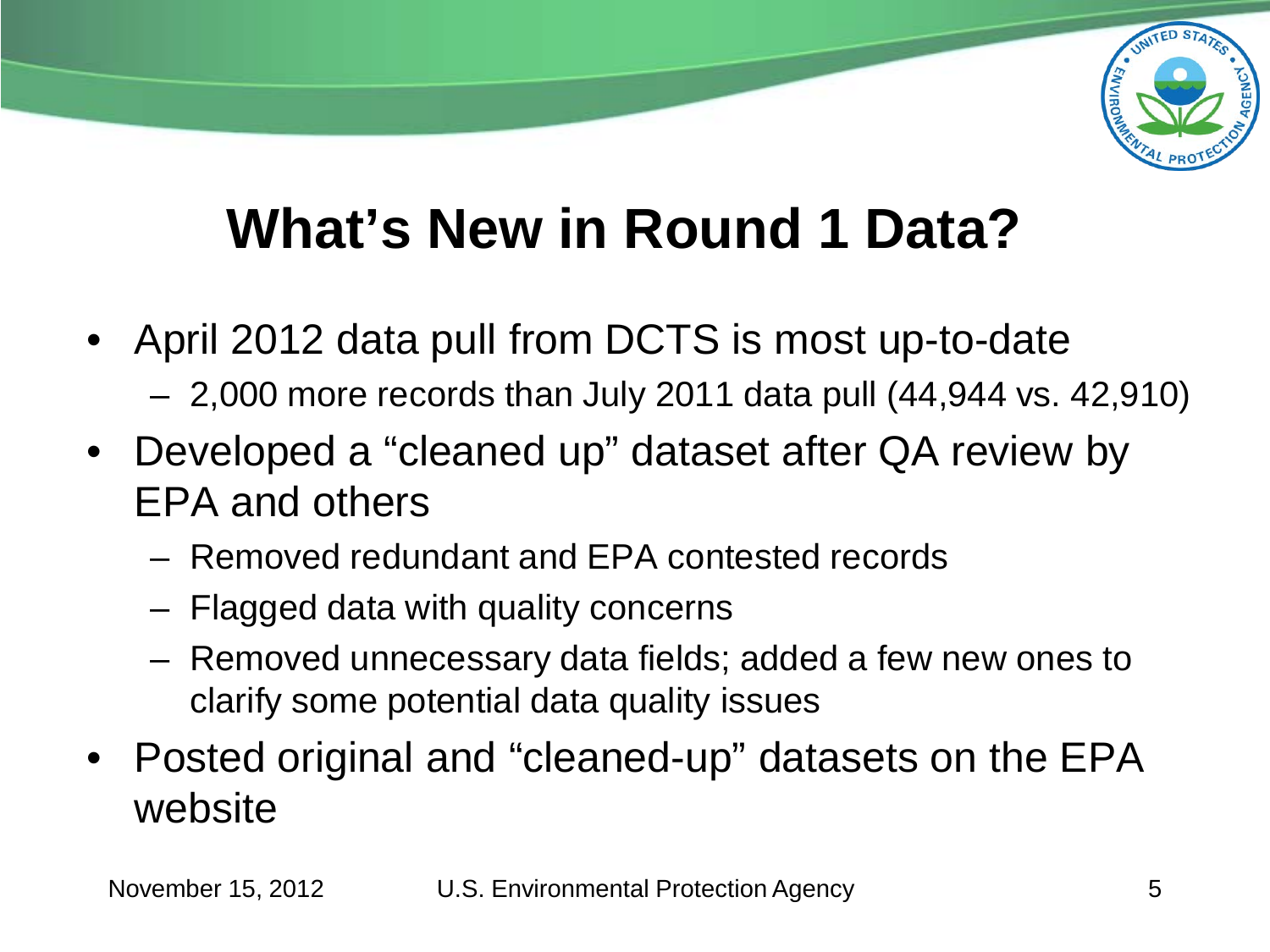

### **Grandfathered Data**

- About 900 facilities submitted Intent to Grandfather to DCTS
	- 640 or 70% are systems serving  $\geq$ 10K people
	- 169 or 19% are systems serving <10K people
	- 97 or 11% had zero grandfathered data
	- Some had partial Round 1 data and partial grandfathered data
- Grandfathered data were not used for occurrence analysis because:
	- They are mostly in pdf files which is hard to process
	- Sample collection and analysis may be different from Round 1 monitoring
- Information from regions and states was used to estimate bin classification of grandfathered systems and the "missing" systems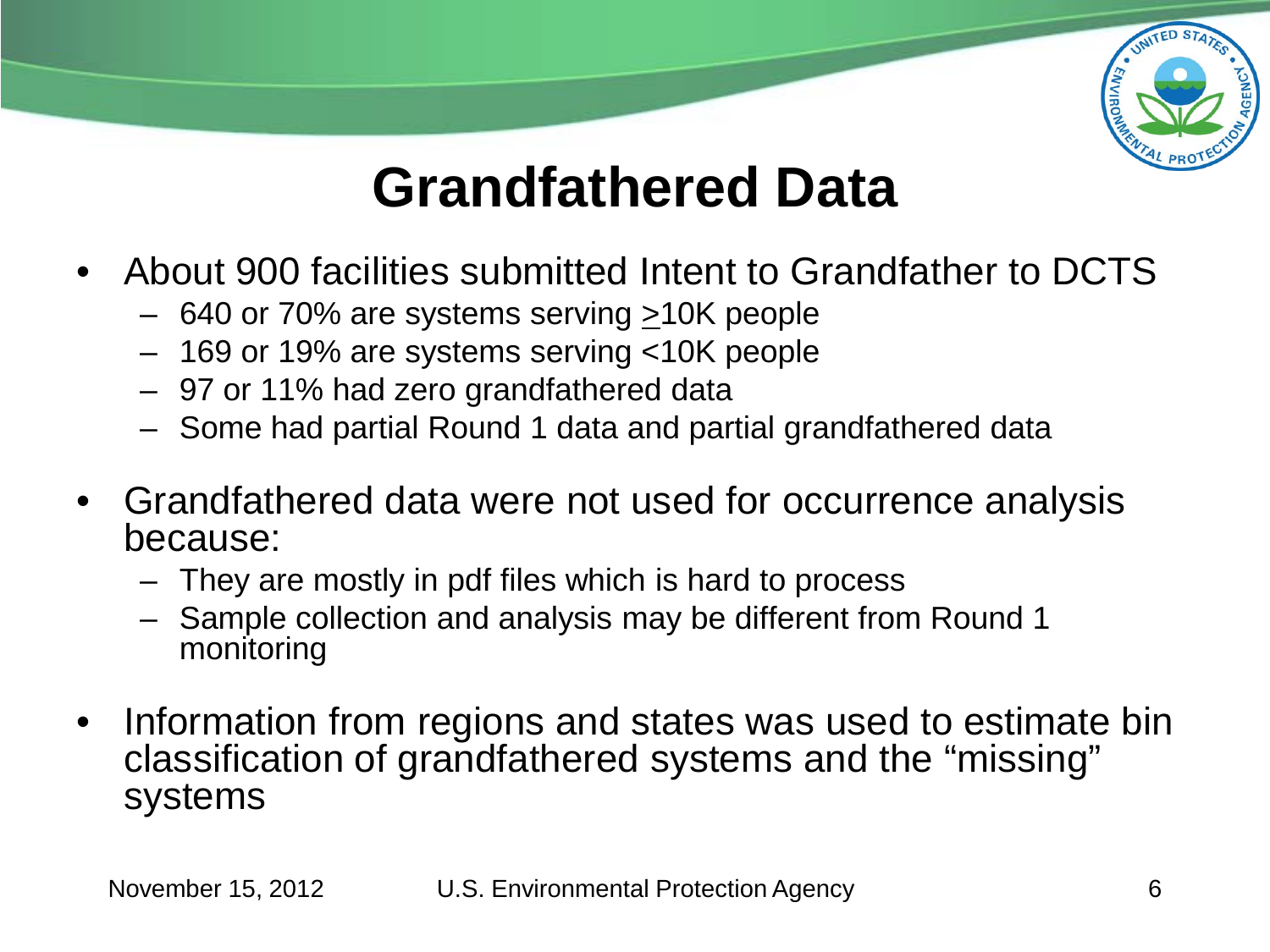

# *Cryptosporidium* **Occurrence from Round 1 Monitoring Data**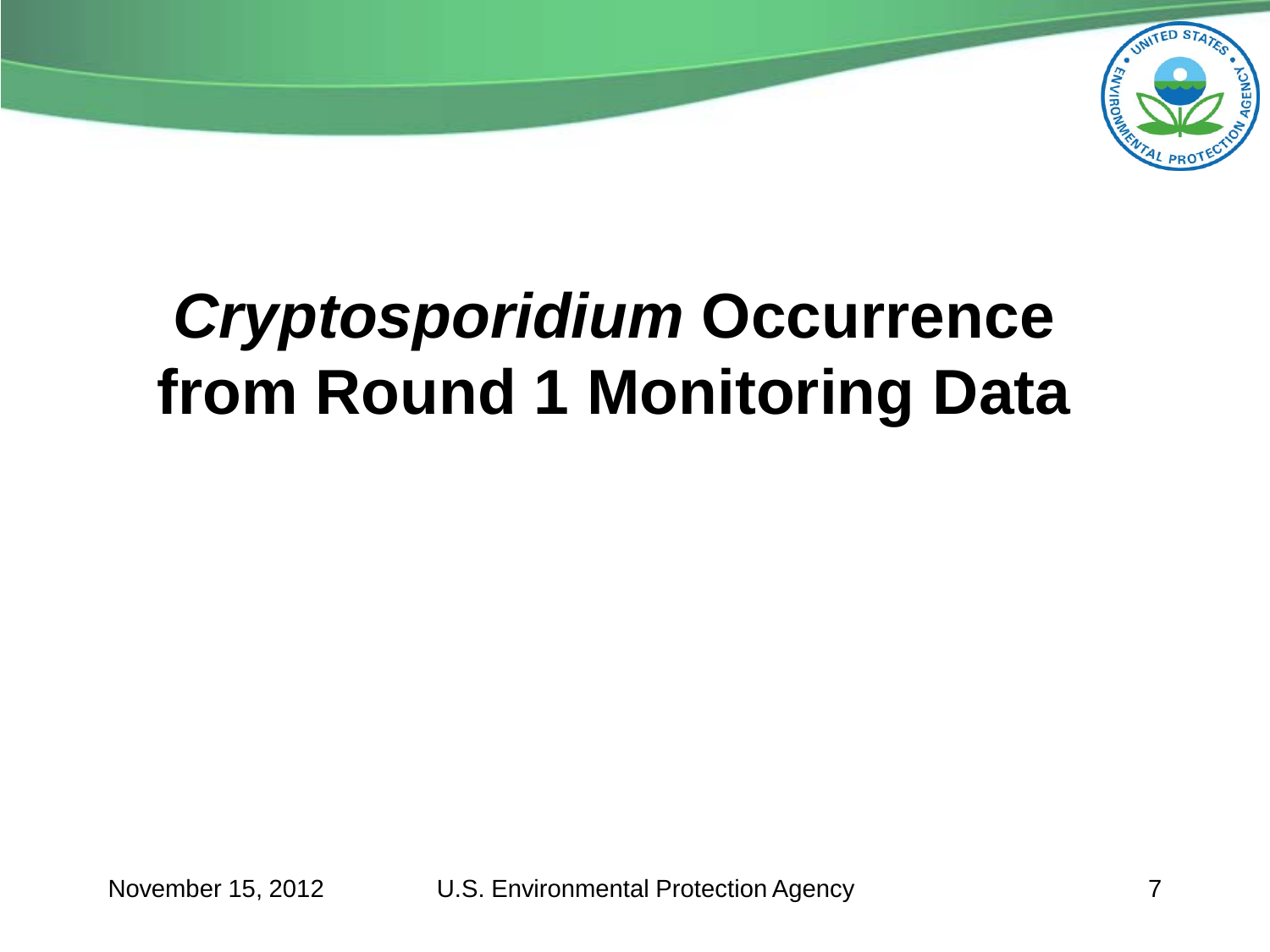

### **Characteristics of Round 1 Monitoring Data**

- By filtration status
	- 95% of records are filtered systems
	- 5% of records are unfiltered or unknown
- By size for filtered systems
	- $-$  Systems serving  $\geq 10$ K: represents 80% of monitoring baseline for this system size in LT2 Economic Analysis
	- Systems serving <10K: represents 3.4% of monitoring baseline for this system size in LT2 Economic Analysis, because:
		- Small systems are not required to submit data to DCTS,
		- Use of  $E$  coli trigger has excluded low-occurrence systems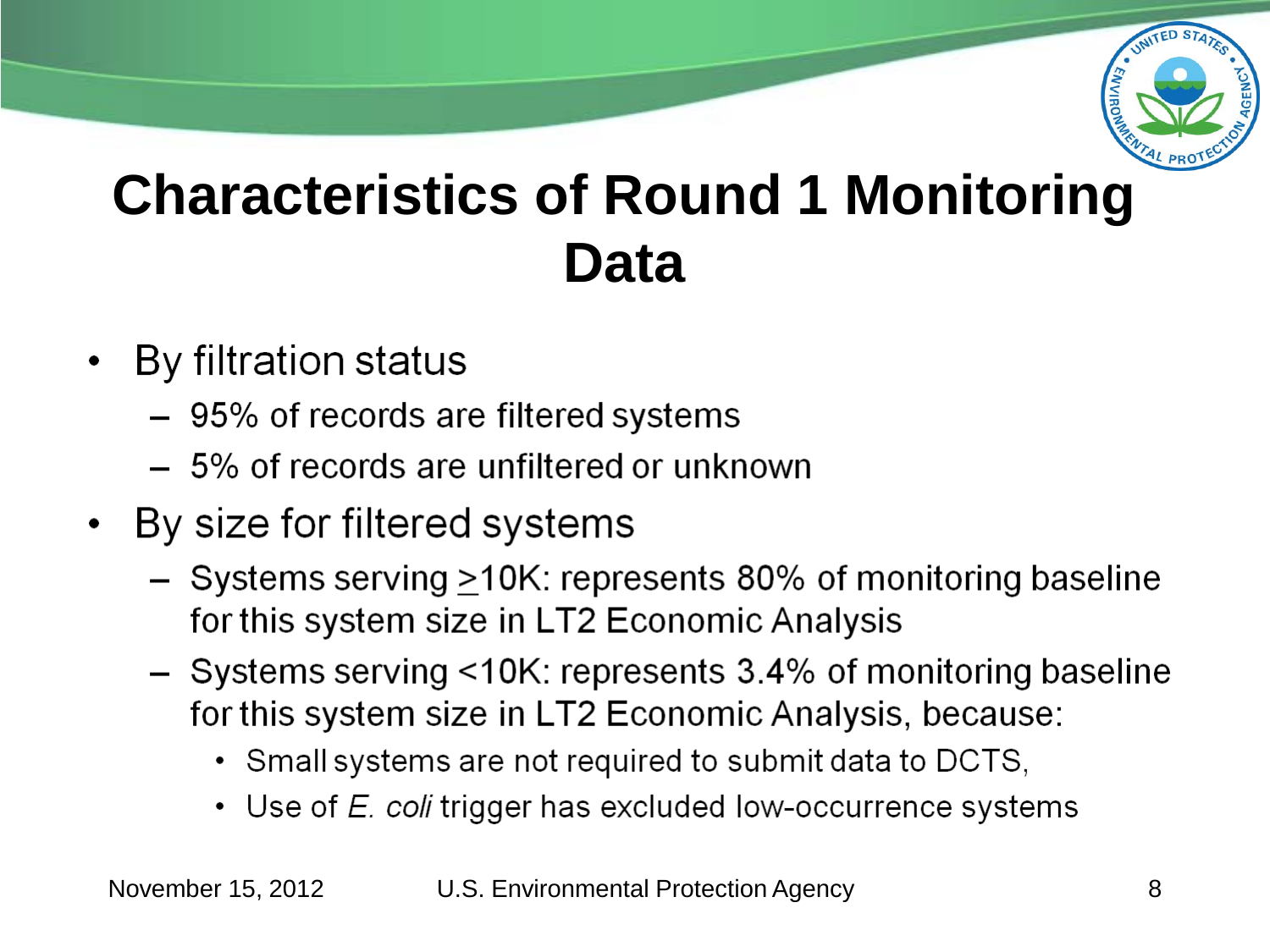

#### *Cryptosporidium* **Occurrence Summary Statistics**

| Schedule       | <b>Systems</b> | <b>Facilities</b> | <b>Records</b> | <b>Field</b> | <b>Matrix</b><br><b>Spikes</b> |
|----------------|----------------|-------------------|----------------|--------------|--------------------------------|
|                | 284            | 403               | 11,459         | 10,634       | 825                            |
| $\overline{2}$ | 167            | 219               | 6,134          | 5,679        | 455                            |
| 3              | 686            | 759               | 20,164         | 18,641       | 1,523                          |
| 4              | 186            | 191               | 4,832          | 4,486        | 346                            |
| Total          | 1,323          | 1,572             | 42,589         | 39,440       | 3,149                          |

\* Includes only facilities having at least 6 field measurements.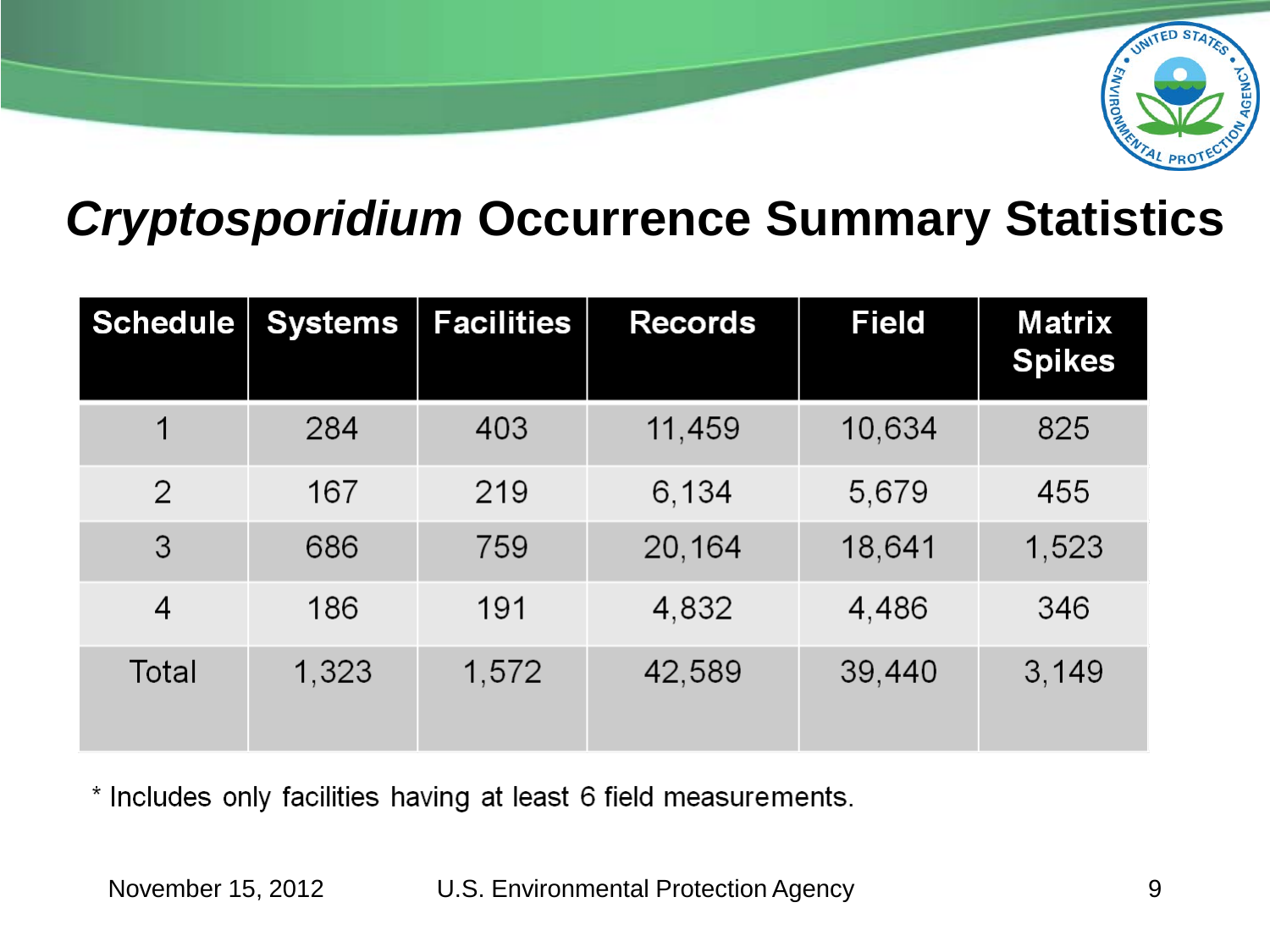

#### *Cryptosporidium* **Field Summary Statistics**

| <b>Schedule</b> | Mean*   | % Non Detect                             |
|-----------------|---------|------------------------------------------|
| 1               | 0.00962 | 94.6%<br>$(10,064 \text{ of } 10,634)$   |
| 2               | 0.0127  | 93.5%<br>$(5,308 \text{ of } 5,679)$     |
| 3               | 0.0165  | 93.1%<br>$(17,346 \text{ of } 18,641)$   |
| $4**$           | 0.0239  | 88.3%<br>$(3,959 \text{ of } 4,486)$     |
| All             | 0.0149  | 93.0%<br>$(36, 677 \text{ of } 39, 440)$ |

\* Arithmetic mean using zero for non detects.

\*\* Not including systems that met E. coli trigger level and avoided Crypto monitoring.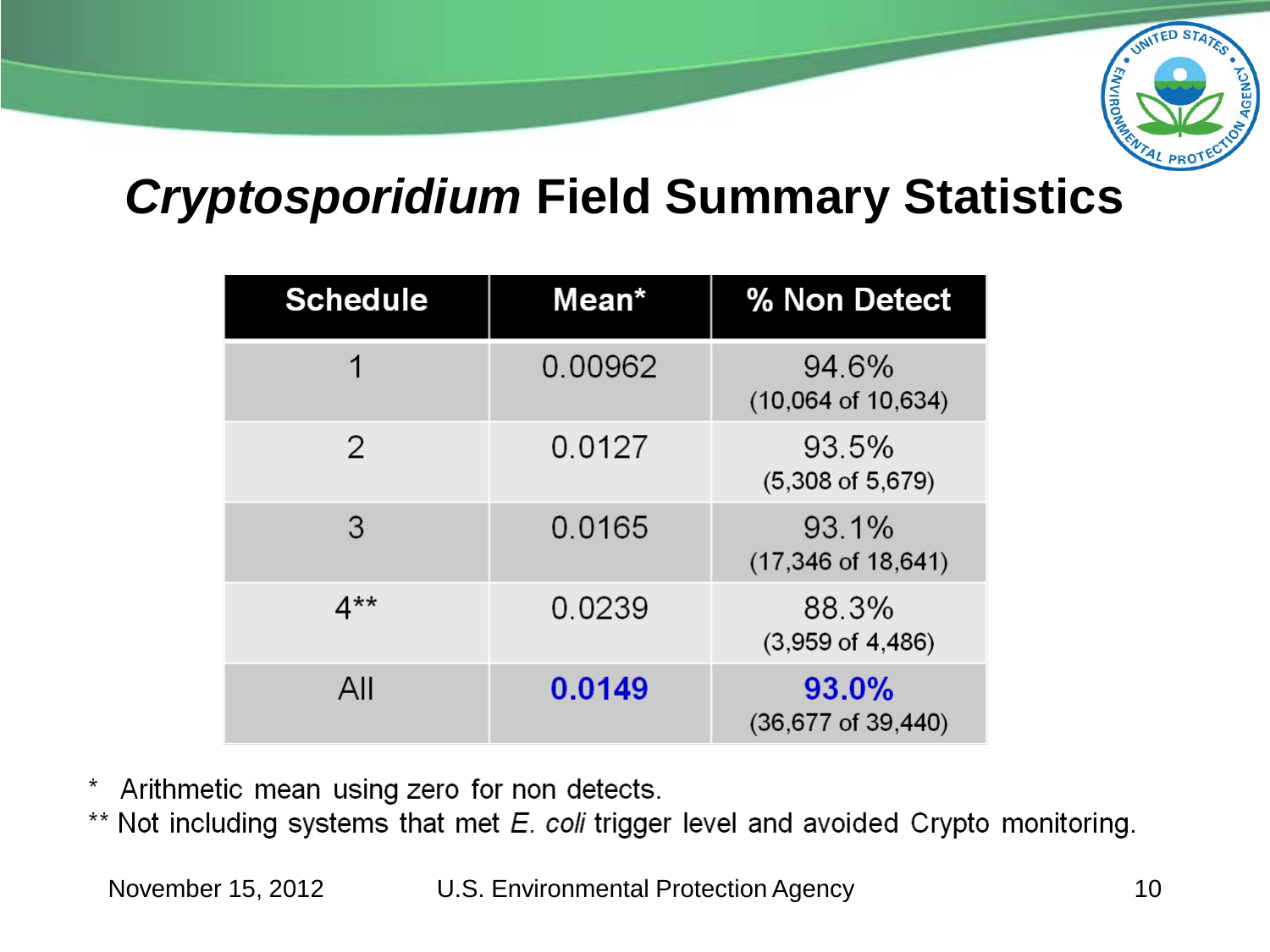

#### **Cryptosporidium Summary Statistics by FACILITY\***

| <b>Schedule</b> | <b>Number</b><br><b>Facilities</b> | <b>No. With All-Non</b><br>detects (%) | No. at or<br>Above 0.075**<br>(%) |
|-----------------|------------------------------------|----------------------------------------|-----------------------------------|
|                 | 403                                | 240 (60%)                              | $12(3.0\%)$                       |
| $\mathcal{P}$   | 219                                | 108 (49%)                              | $5(2.3\%)$                        |
| 3               | 759                                | 388 (51%)                              | $32(4.2\%)$                       |
| 4               | 191                                | 84 (44%)                               | $13(6.8\%)$                       |
| All             | 1,572                              | 820 (52%)                              | $62(3.9\%)$                       |

\* Includes only facilities having at least 6 field measurements.

\*\* Based on plant mean, not running annual average (RAA).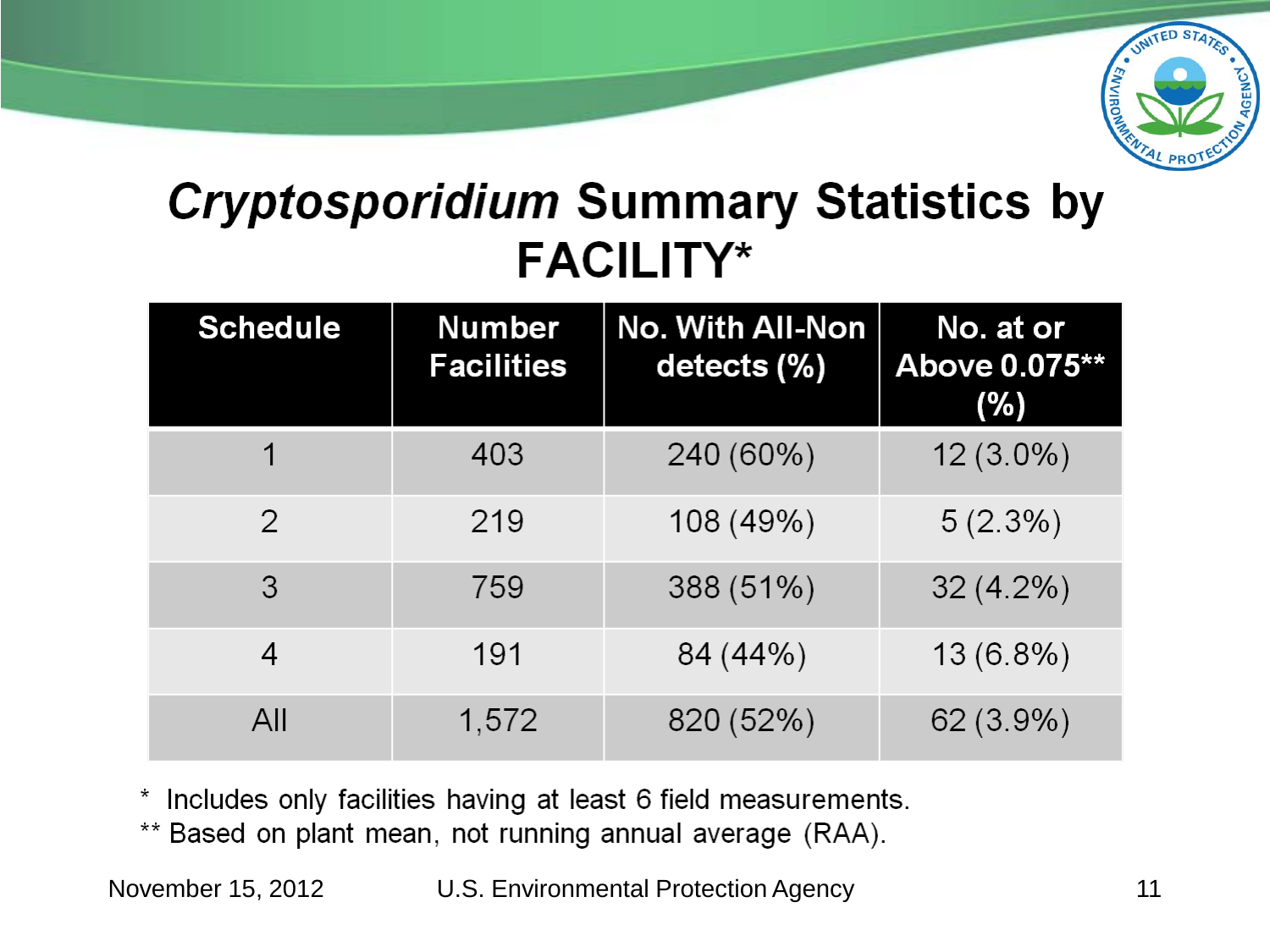

#### *Cryptosporidium* **Summary Statistics by WATER TYPE**

| <b>Water Type</b><br>$NA = not available$ | <b>Number of</b><br><b>Facilities</b> | <b>No. with All-Non</b><br>detects $(\%)$ | <b>No. At or Above</b><br>0.075(%) |
|-------------------------------------------|---------------------------------------|-------------------------------------------|------------------------------------|
| Lake/Reservoir (LR)                       | 709                                   | 458(65%)                                  | 8(1%)                              |
| River/Stream (FS)                         | 610                                   | 211 (35%)                                 | 46 (8%)                            |
| Both $(LR & FS)$                          | 47                                    | 23 (49%)                                  | 3(6%)                              |
| GWUDI*-LR                                 | 33                                    | 24 (73%)                                  | 1(3%)                              |
| GWUDI*-FS                                 | 70                                    | 51 (73%)                                  | 2(3%)                              |
| $NA**$                                    | 103                                   | 53 (51%)                                  | 2(2%)                              |
| All                                       | 1,572                                 | 820(52%)                                  | $62(3.9\%)$                        |

\*GWUDI = ground water under direct influence

\*\*NA = not available. Water Type was not specified.

November 15, 2012 U.S. Environmental Protection Agency 12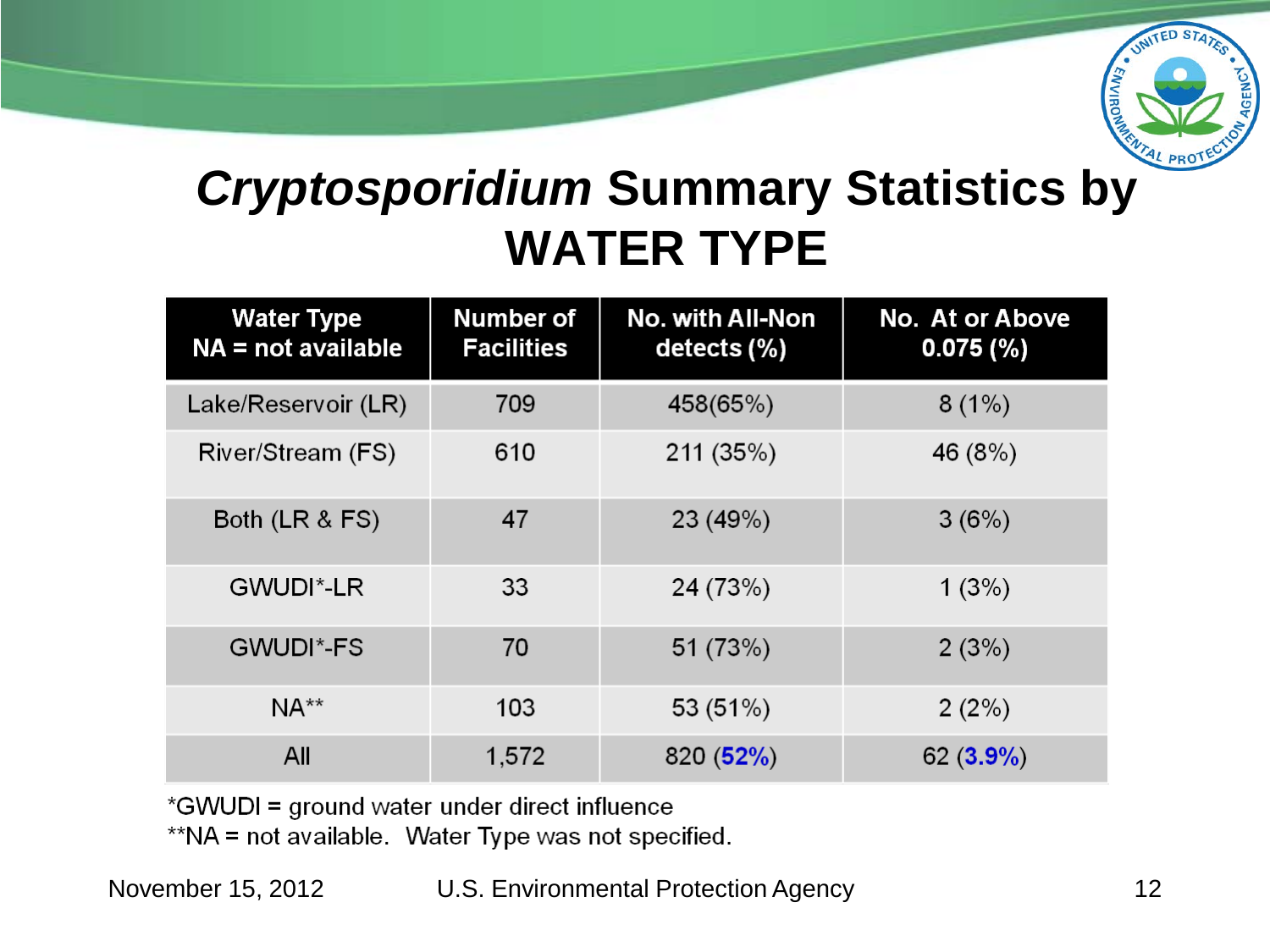

### **Historic Summary Occurrence Statistics**

- ICR Supplemental Survey (ICR SS)
	- Consisted of 47 systems serving  $\geq$ 100K and 40 systems serving 10K to 100K
	- All 87 systems sampled twice per month for 12 months using method 1622/1623
- ICR SS Results
	- 2,086 source water measurements
	- 86% non detects
	- Average measured *Cryptosporidium* concentration = 0.053/ L
	- 18 plants (21%) had all non detects
	- 12 of 87 plants (14%) had means of at least 0.075/L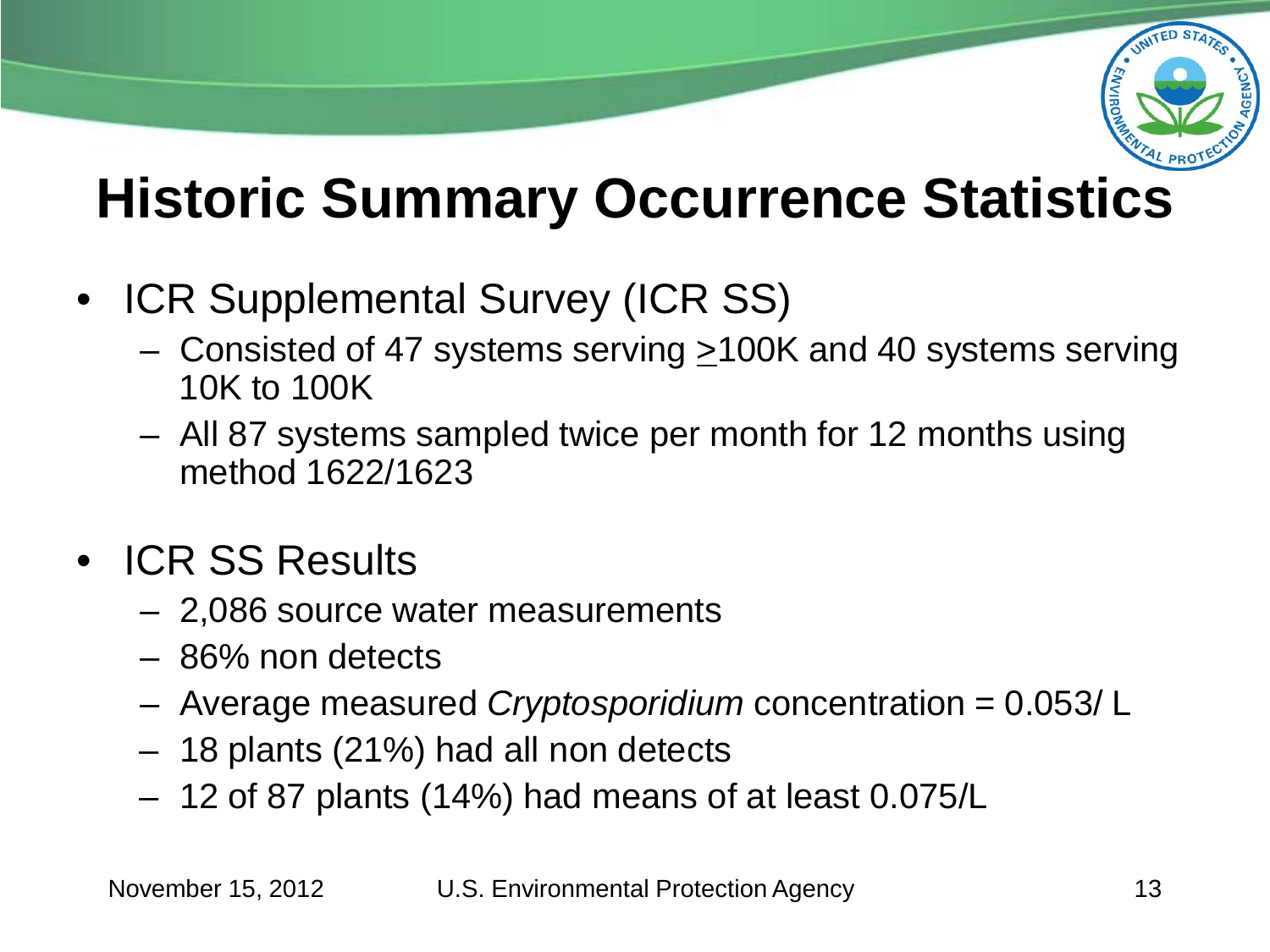

## **Comparison of Occurrence Data**

- Overall occurrence is considerably lower than the ICR SS used for LT2 prediction:
	- More non detects (93% vs. 86%)  $\rightarrow$  Fewer detects (7% vs. 14%)
	- More plants with all-non detects (52% vs. 21%)  $\qquad \qquad -$
	- Lower overall average concentration (0.015 vs. 0.053)
	- Smaller % of source waters with mean concentrations of at least  $0.075/L$  (3.9% vs. 14%)

#### $Blue = Round 1$   $Red = ICR SS$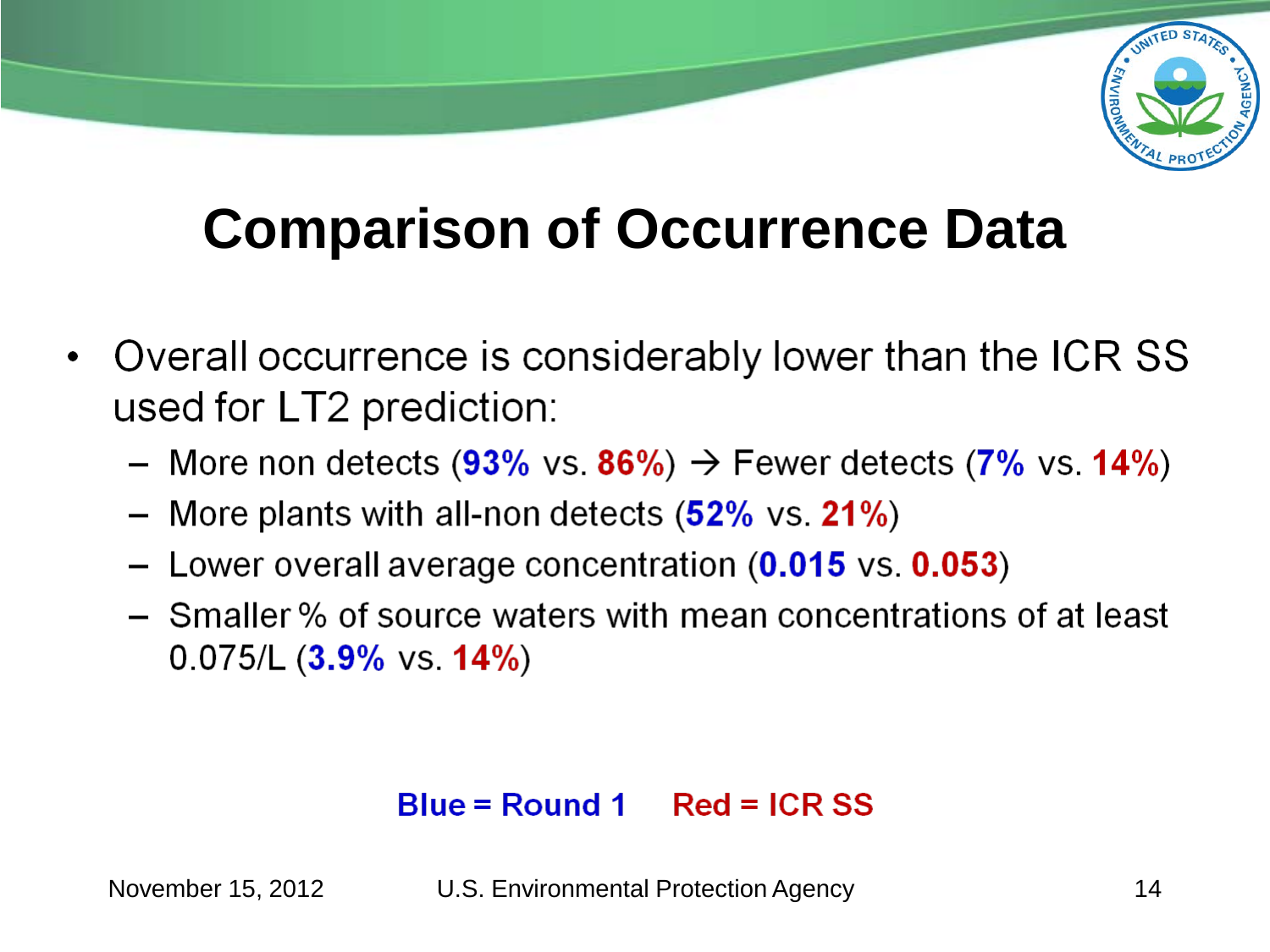

# **Binning Results**

- DCTS binning report
	- Retrieved from DCTS which was calculated based on Round 1 monitoring data
- Non-DCTS binning result
	- Provided by regions and states which included grandfathered and "missing" system information
- Systems providing treatment instead of monitoring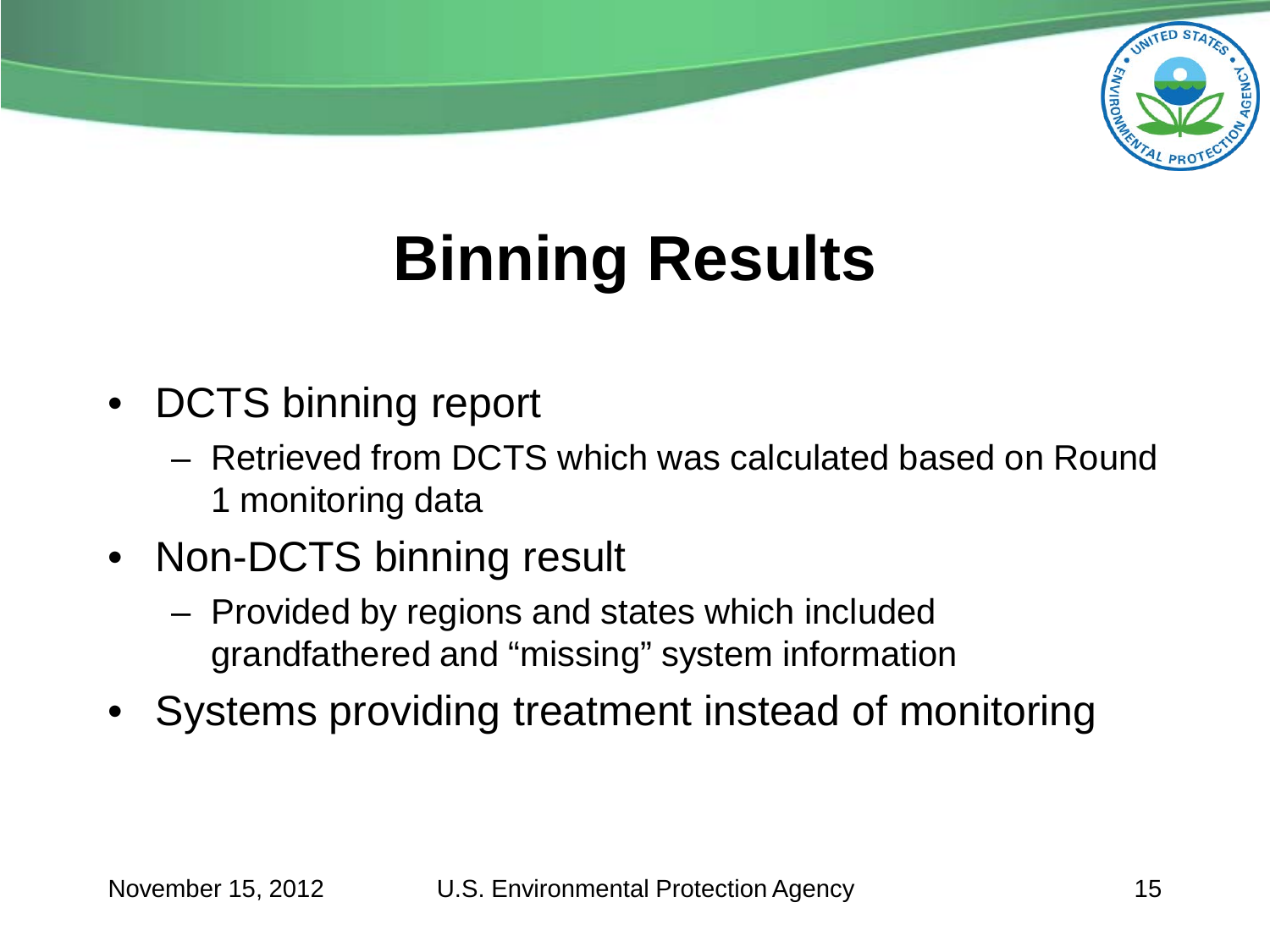

### **DCTS Binning Report\***

| <b>Population</b><br><b>Served</b><br>(LT2 Schedule) | Bin 2 | Bin 3 | Bin 4 | <b>Percent in</b><br><b>Action Bin</b> |
|------------------------------------------------------|-------|-------|-------|----------------------------------------|
| >10,000<br>(S1 to S3)                                | 80    |       |       | $5.9\%$<br>(81 of 1, 381)              |
| $<$ 10,000<br>(S4)                                   | 13    |       |       | 6.8%<br>$(13$ of $191**$ )             |
| Total                                                | 93    |       |       | 6.0%<br>(94 of 1,572)                  |

\* Based on number of facilities. Calculated based on running annual averages. \*\*Not including systems that met E. coli trigger level and avoided Crypto monitoring.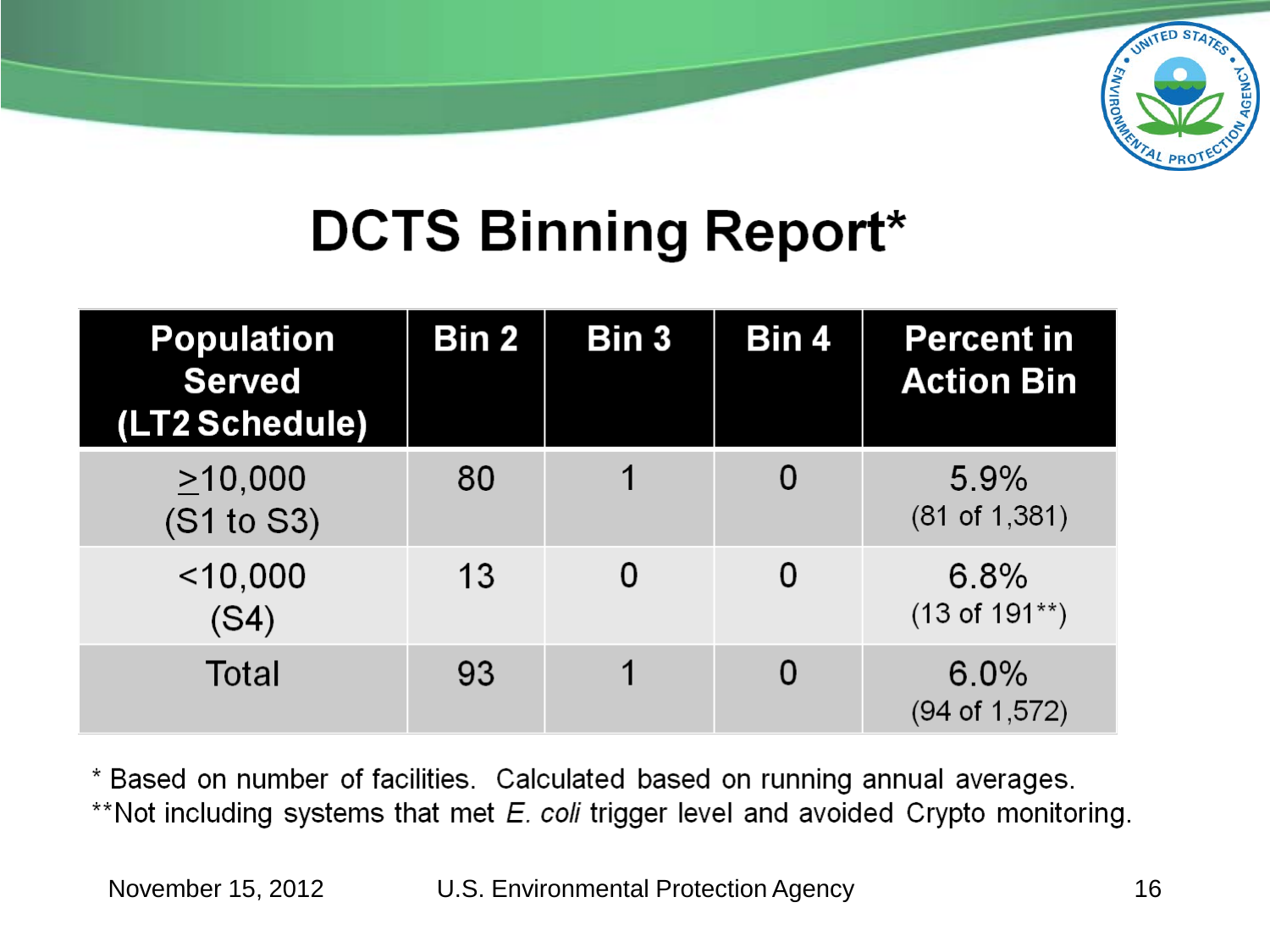

#### **Non-DCTS Binning Result**

| <b>Population</b><br><b>Served</b><br>(LT2 Schedule) | Bin 2 | Bin 3          | Bin 4 | <b>Percent in</b><br><b>Action Bin</b> |
|------------------------------------------------------|-------|----------------|-------|----------------------------------------|
| >10,000<br>(S1 to S3)                                | 41    |                |       | $NA^*$                                 |
| $<$ 10,000<br>(S4)                                   | 45    | 1              | 1     | $NA^*$                                 |
| <b>Total</b>                                         | 86    | $\overline{2}$ |       | $NA^*$                                 |

 $NA^*$  = not available. Total number of systems used for bin determination was unknown.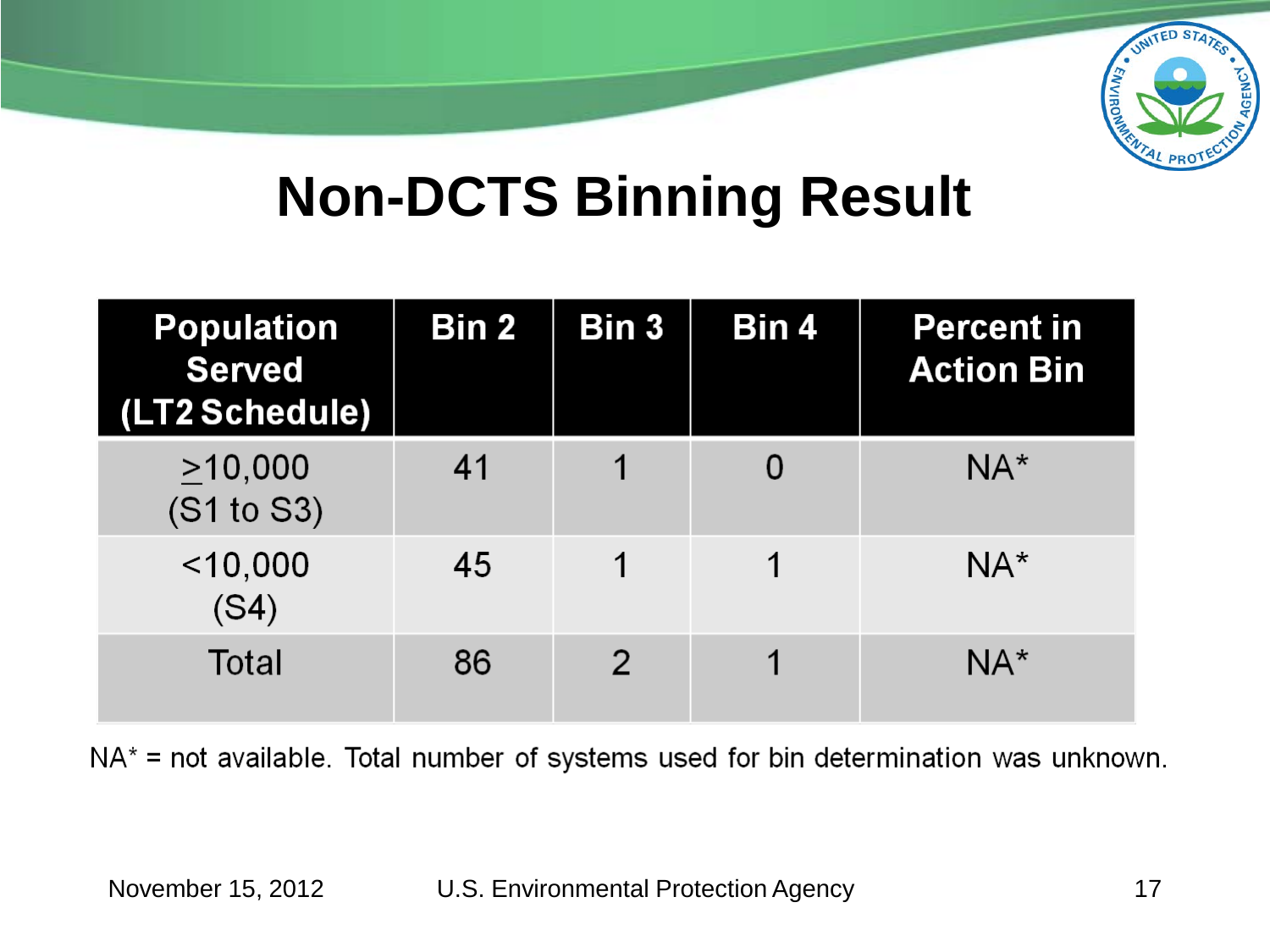

### **Binning Results of Filtered Systems >10,000 People**

| <b>Data Source</b> | Bin 2 | Bin 3          | Bin 4 | <b>Percent in</b><br><b>Action Bin</b> |
|--------------------|-------|----------------|-------|----------------------------------------|
| <b>DCTS</b>        | 80    |                |       | 5.9%<br>(81 of 1, 381)                 |
| Non-DCTS           | 41    |                |       | 11.9%<br>$(42 \text{ of } 352^*)$      |
| Total              | 121   | $\overline{2}$ |       | 7.1%<br>$(123 \text{ of } 1,733**)$    |

- \* Assuming that the difference between 1,733 and 1,381 is the basis for non-DCTS bin determination.
- \*\* Based on monitoring baseline for filtered plants in LT2 Economic Analysis (EPA, 2006).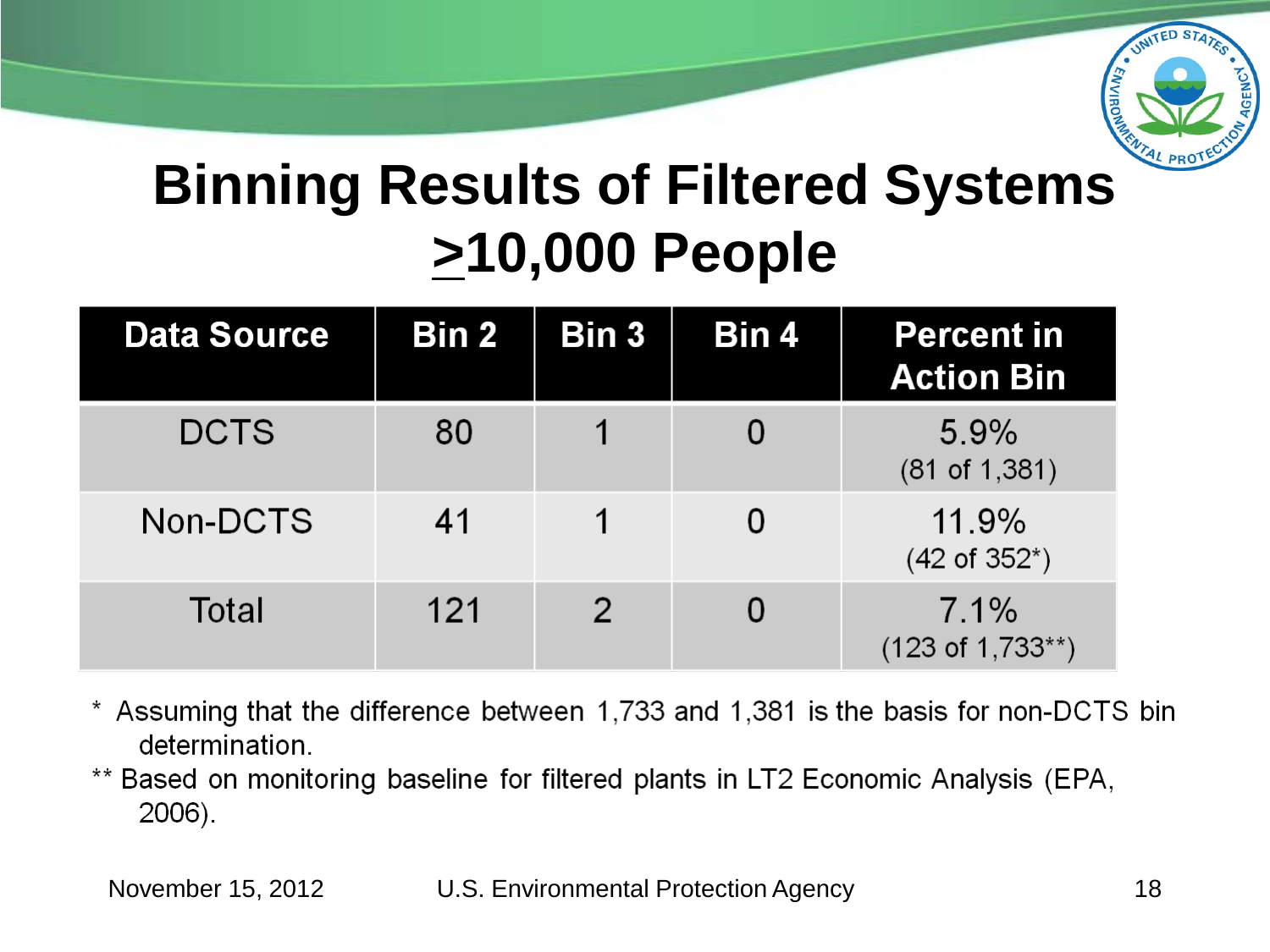

### **Systems Providing Treatment Instead of Monitoring**

- 204 filtered systems submitted Intent to Provide 5.5-Log of Treatment Instead of Monitoring (equivalent to Bin 4)
	- $-$  21 systems serving  $\geq$ 10K
	- 183 systems serving <10K
- 15 unfiltered systems submitted Intent to Provide 3-Log of Treatment Instead of Monitoring
	- $-$  2 systems serving  $\geq$ 10K
	- 13 systems serving <10K
- 51 systems had unknown filtration status
- Actual *Cryptosporidium* concentrations are unknown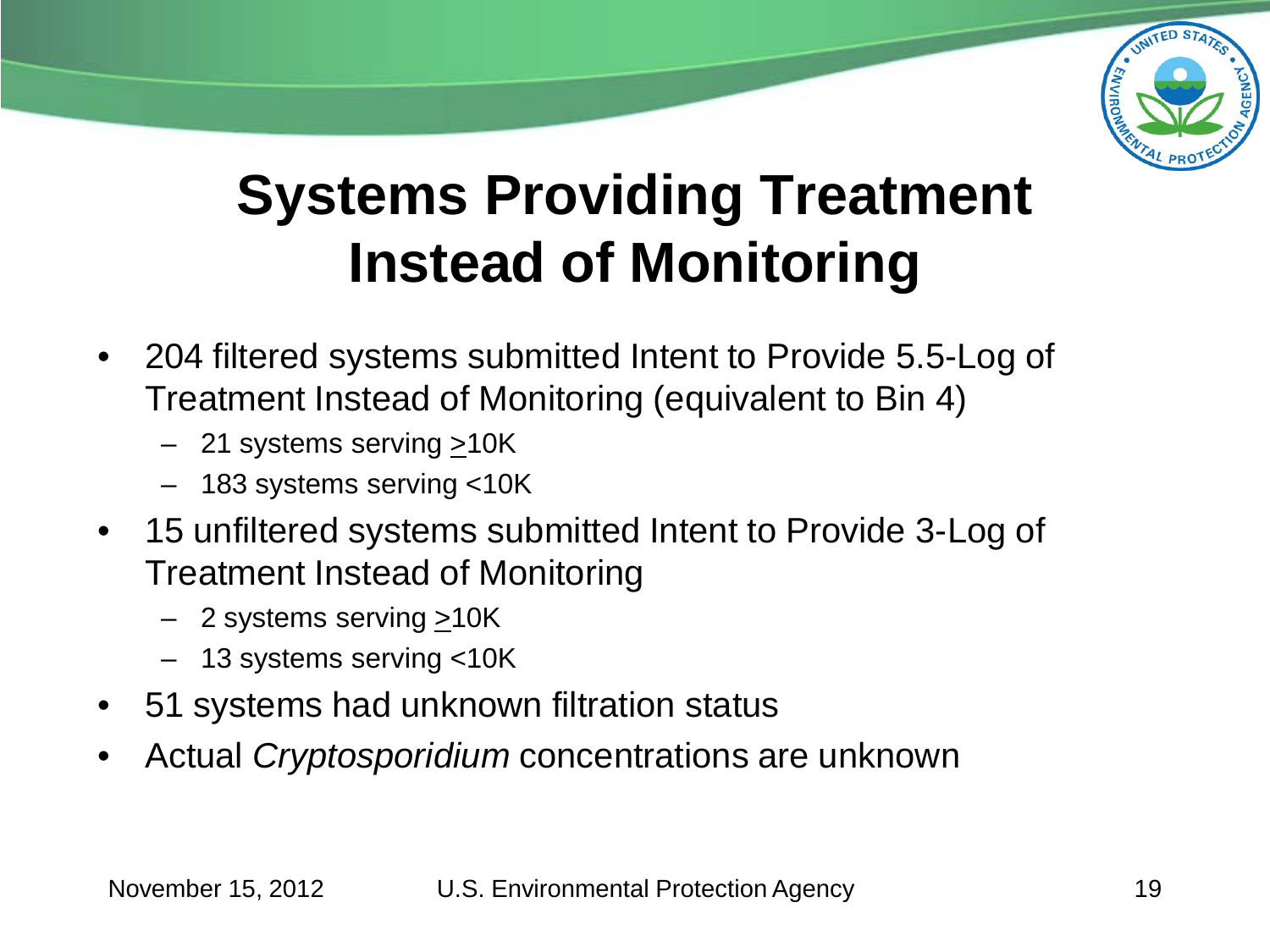

# **Summary**

- *Cryptosporidium* occurrence from Round 1 data
	- Round 1 monitoring data represents 80% of filtered facilities (>10K)
	- Overall *Cryptosporidium* occurrence can change considerably over time
	- River/stream source waters have a much higher level of *Cryptosporidium* occurrence than lake/reservoir waters
- Binning estimates from DCTS and non-DCTS data
	- Percent of filtered systems  $(210K)$  in Bin 2&3 based on non-DCTS data is twice as high as that based on DCTS data (11.9% vs. 5.9%)
	- $-$  Total number of filtered systems ( $\geq$ 10K) in non-DCTS is 25% of that in DCTS (352 vs. 1,381)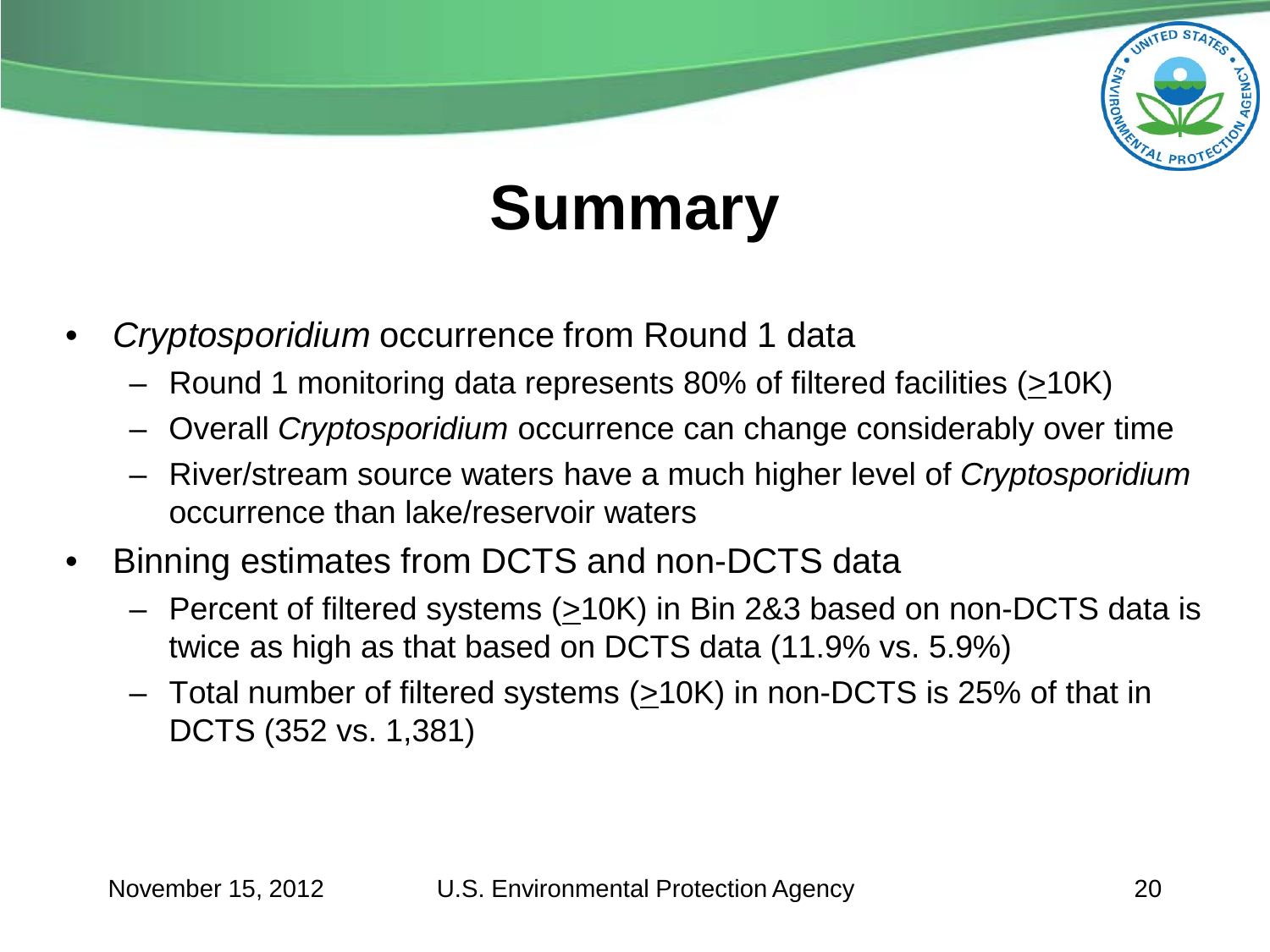

**If you have any data and other information on source water**  *Cryptosporidium* **occurrence and bin outcome please send it to:**

Ken Rotert at: [rotert.kenneth@epa.gov](mailto:rotert.kenneth@epa.gov)

or Lili Wang at: [wang.lili@epa.gov](mailto:Wang.lili@epa.gov)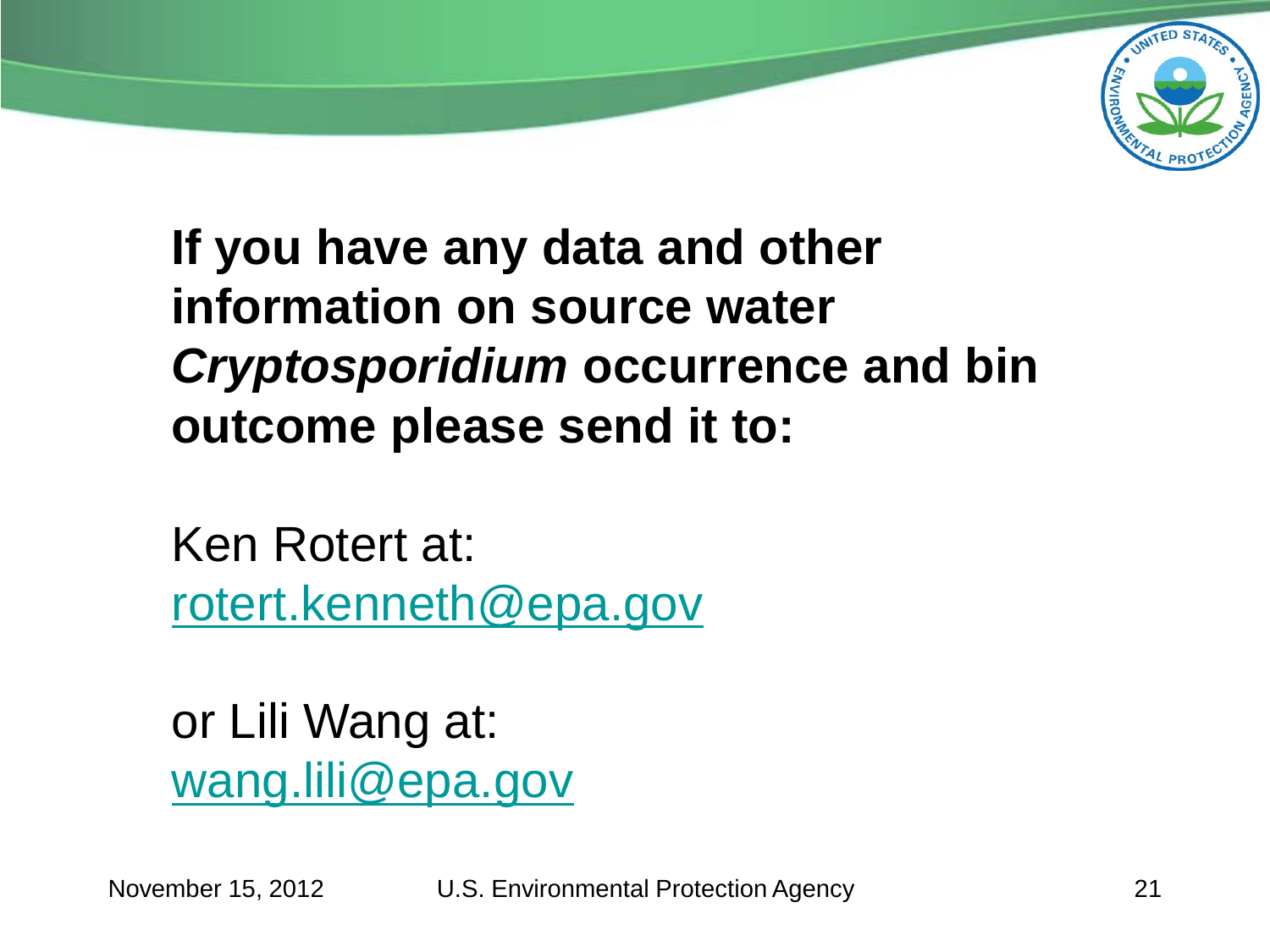

# **Appendix**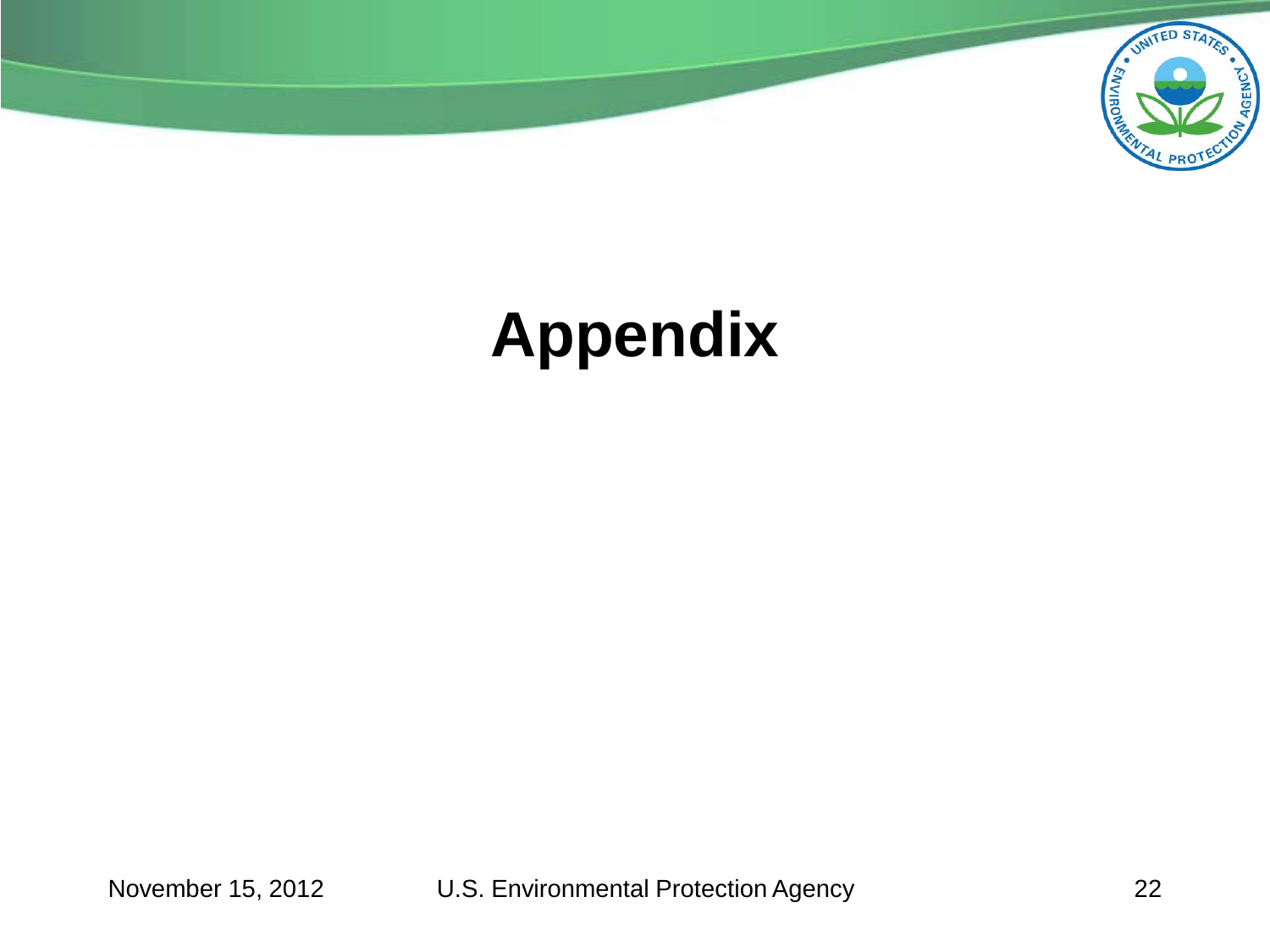

### **Filtered Systems Account for 95% of Round 1 Data**

| <b>Filtration</b><br><b>Status</b>      | <b>Systems</b><br>(% of Total) | <b>Facilities</b><br>(% of Total) | <b>Records</b><br>(% of Total) |
|-----------------------------------------|--------------------------------|-----------------------------------|--------------------------------|
| Filtered                                | 1,365 (94.5%)                  | 1,636 (94.9%)                     | 42,897 (95.4%)                 |
| Unfiltered<br>(Filtration<br>Avoidance) | $52(3.6\%)$                    | 56 (3.3%)                         | 1,216(2.7%)                    |
| <b>Blank</b>                            | 28 (1.9%)                      | $32(1.8\%)$                       | 831 (1.9%)                     |
| Total                                   | 1,445                          | 1,724                             | 44,944                         |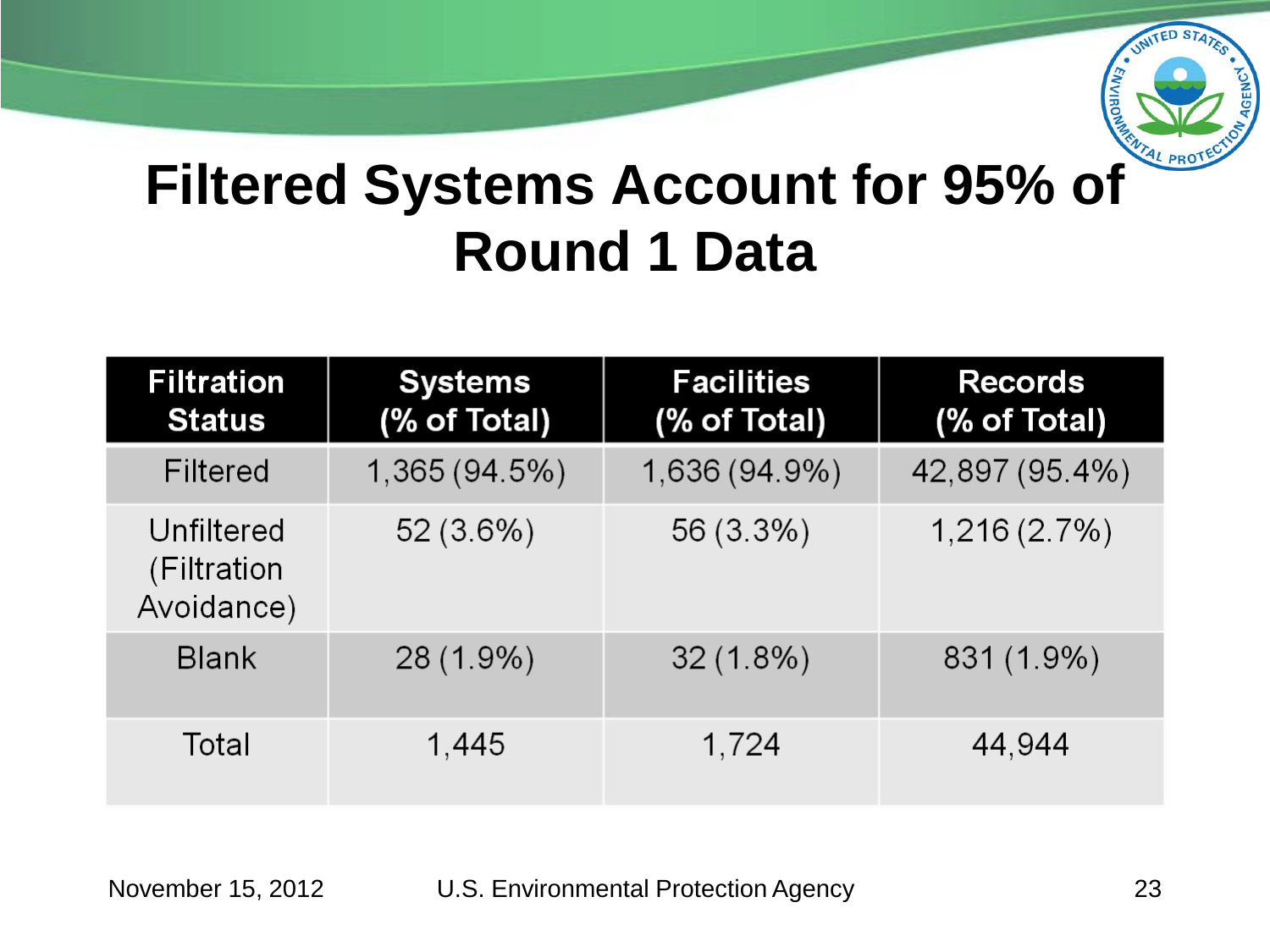

### **How Representative is Round 1 Data? – Filtered Systems**

| <b>Population</b><br><b>Served</b> | Round 1<br>Crypto<br>Data <sup>*</sup> | <b>Monitoring</b><br><b>Baseline**</b> | <b>SDWIS Sept</b><br><b>2011 Pull</b> | <b>Percent of</b><br><b>Monitoring</b><br><b>Baseline</b> | <b>Percent of</b><br><b>SDWIS</b><br><b>Sept 2011</b><br>Pull |
|------------------------------------|----------------------------------------|----------------------------------------|---------------------------------------|-----------------------------------------------------------|---------------------------------------------------------------|
| >10,000                            | 1,137<br>(1, 381)                      | 1,464<br>(1,733)                       | 1,475                                 | 77.7%<br>(79.7%)                                          | 79.9%                                                         |
| $<$ 10,000                         | 186<br>(191)                           | 5,476<br>(5,578)                       | 5.001                                 | 2.5%<br>(3.4)                                             | 2.7%                                                          |
| Total                              | 1,323<br>(1,572)                       | 6,940<br>(7, 311)                      | 6,476                                 |                                                           |                                                               |

\* Includes only facilities having at least 6 field measurements.

\*\* LT2 Economic Analysis (EPA, 2006)

Data in parentheses are number of facilities

November 15, 2012 U.S. Environmental Protection Agency 24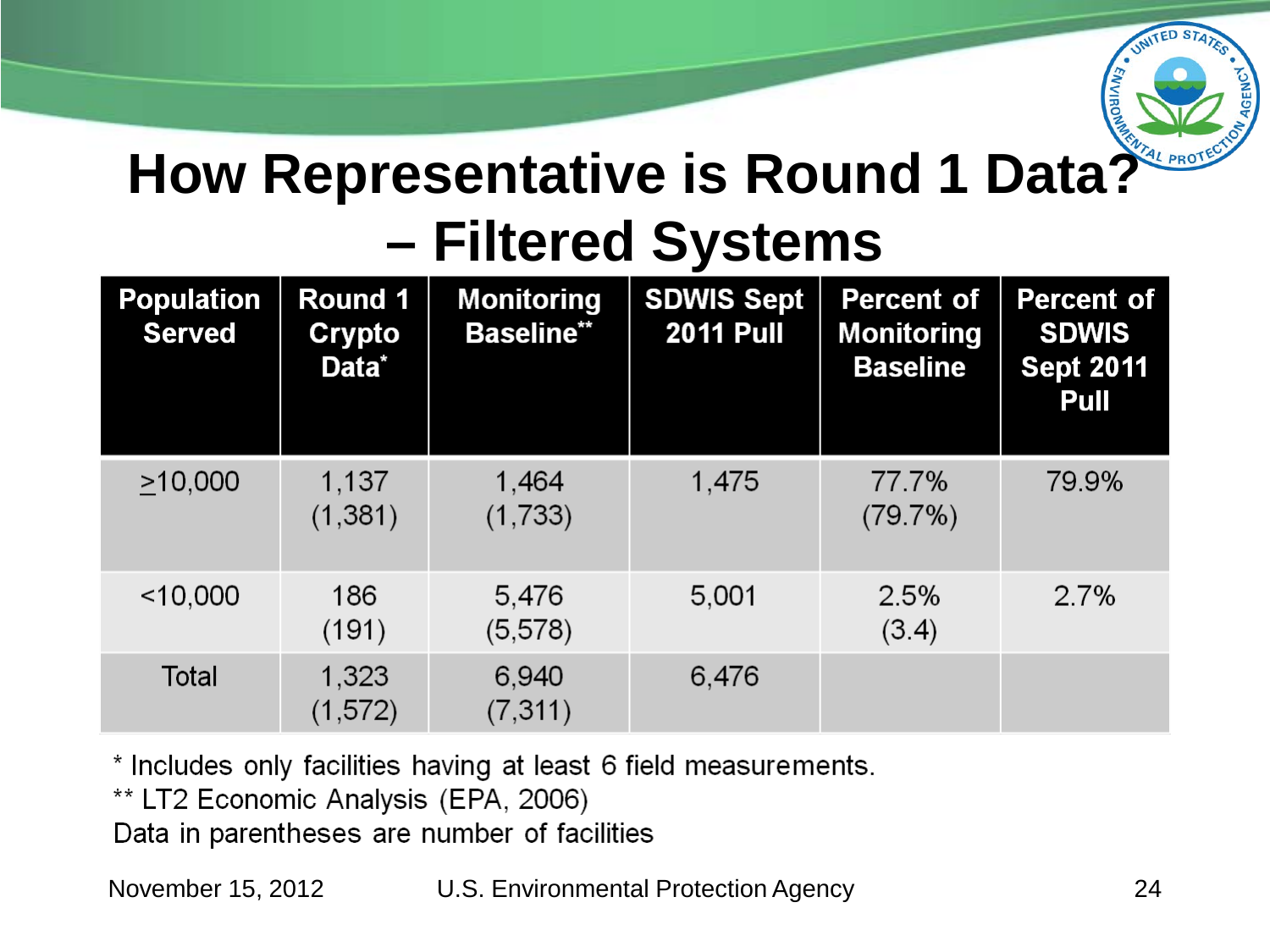

#### **Facilities Intent to Grandfather**

| <b>Population</b><br><b>Served</b><br>(LT2)<br>Schedule) | <b>Facilities</b><br>Intent to<br>Grandfather* | <b>Facilities with Partial</b><br><b>Round 1 Data and</b><br><b>Partial GF Data</b> | <b>Facilities</b><br>with GF<br>Data Only** |
|----------------------------------------------------------|------------------------------------------------|-------------------------------------------------------------------------------------|---------------------------------------------|
| >10,000<br>(S1 to S3)                                    | 640                                            | 279                                                                                 | 361                                         |
| $<$ 10,000<br>(S4)                                       | 169                                            | 30                                                                                  | 139                                         |
| Total                                                    | 809                                            | 309                                                                                 | 500                                         |

\* Includes facilities having at least 1 grandfathered sample.

\*\* Includes facilities having at least 1 grandfathered sample and zero Round 1 sample.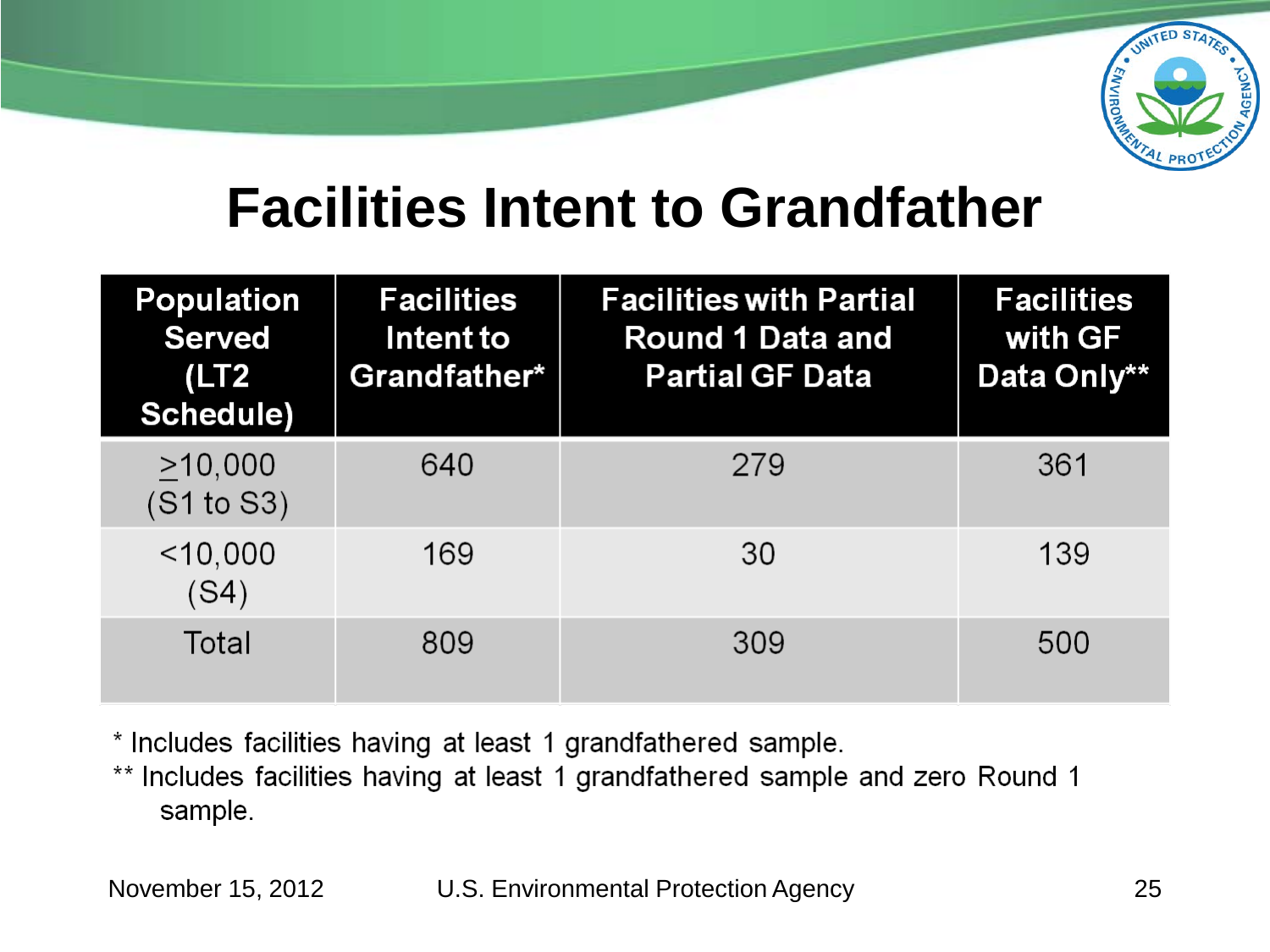

### **Historical Occurrence Data**

- Cryptosporidium occurrence data used to develop the LT2 Rule and its Economic Analysis
- ICR All SW and GWUDI systems serving  $\geq$  100K people tested sources monthly for 18 months using the **ICR** method
- SS Large  $-$  The seven largest ICR systems plus a sample of 40 additional ICR systems tested twice per month for 12 months using method 1622/1623
- SS Medium  $-$  A sample of 40 systems serving 10K to 100K tested twice per month for 12 months using method 1622/1623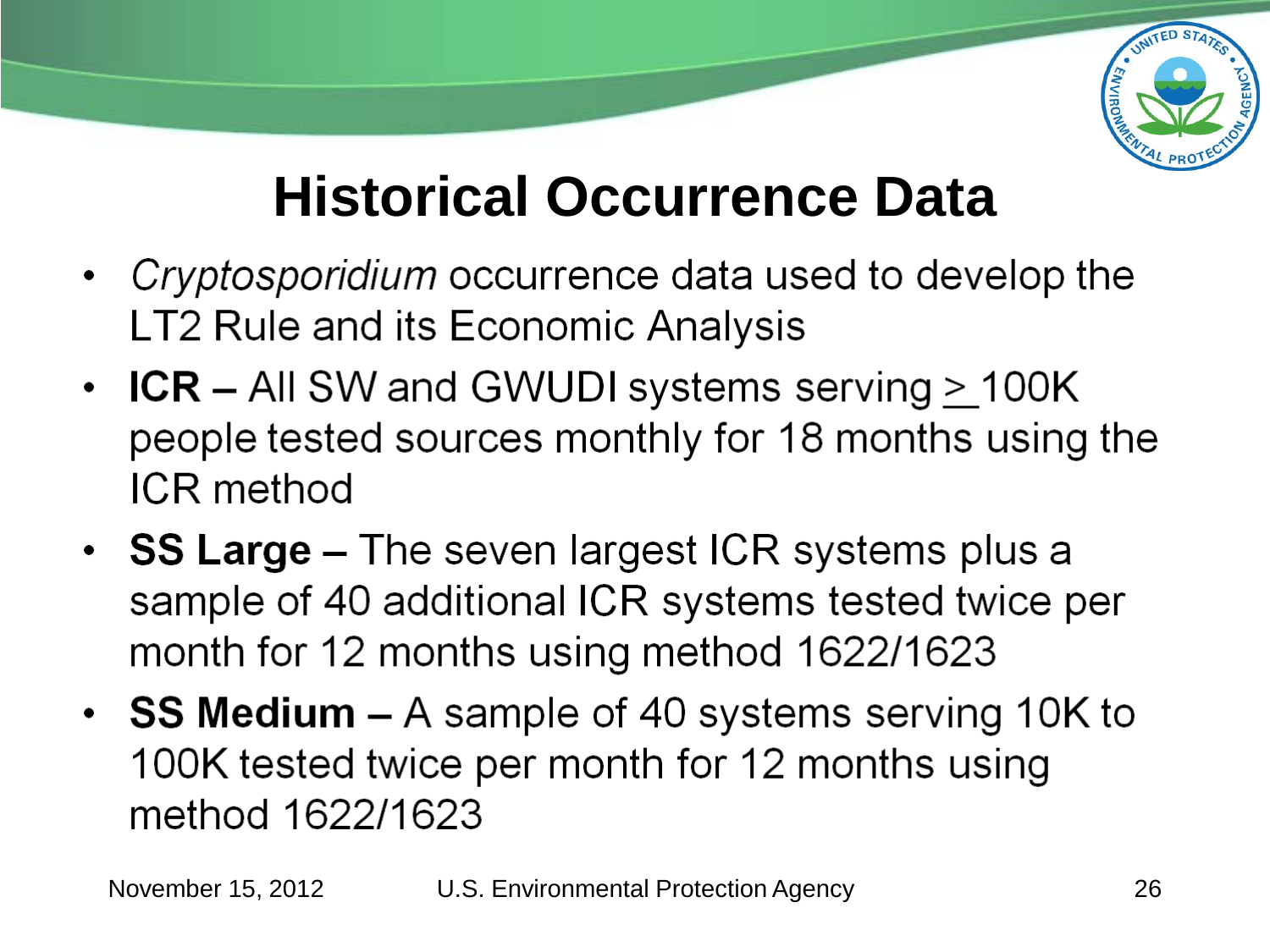

### **Summary Occurrence Statistics**

- ICR
	- 5838 source water measurements
	- 93% zeros (non detects)
	- $-$  Average measured Crypto concentration  $= 0.067/L$
	- Average recovery was about 1/3 that for methods 1622 & 1623
- ICR
	- 64 of 350 plants (18%) had means of at least 0.075/ L
	- 196 plants (56%) had all-zeros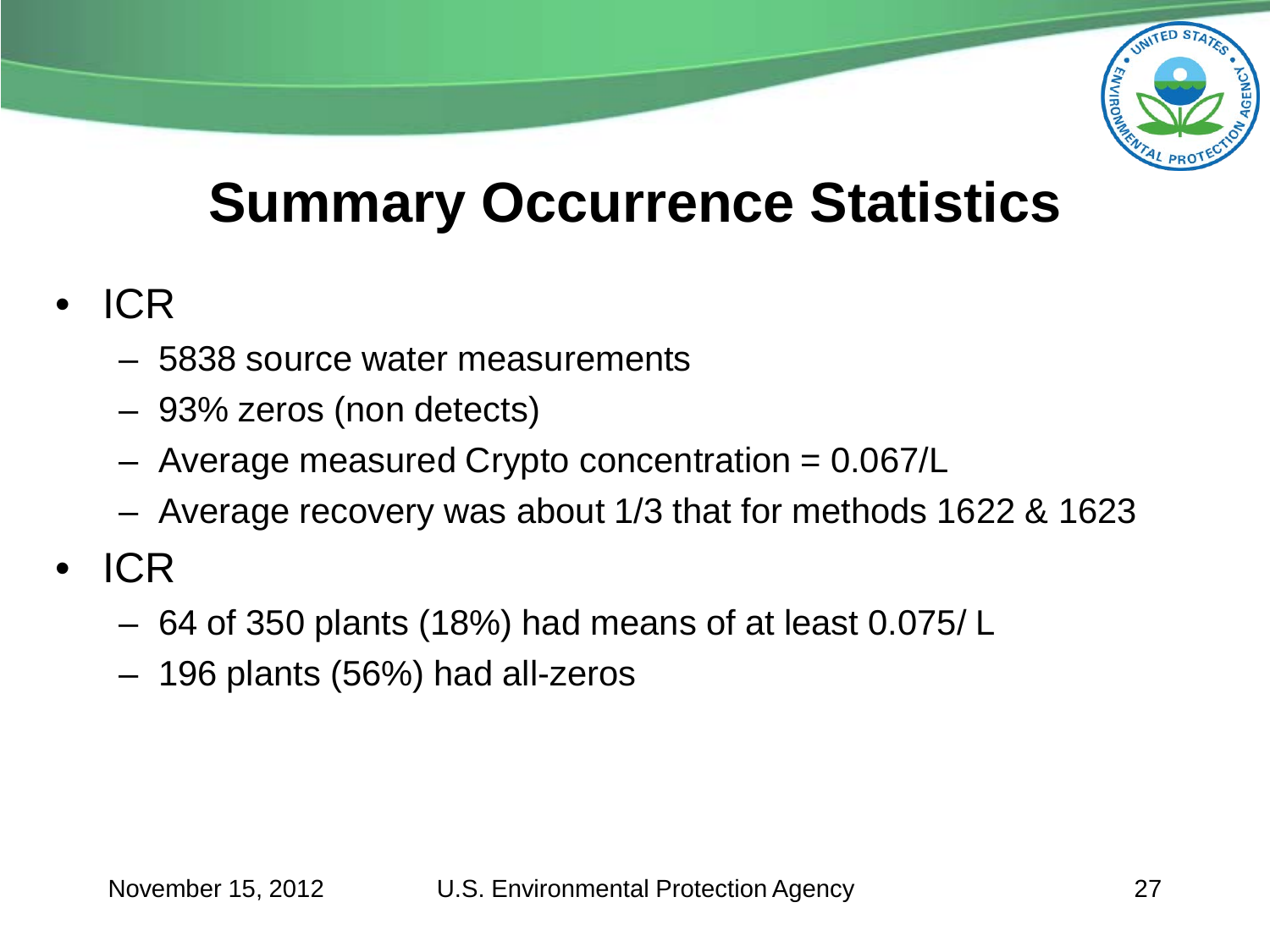

### **Facilities Providing Treatment Instead of Monitoring**

| <b>Population Served</b><br>(LT2 Schedule) | <b>Filtration Status</b> |               |         |       |  |  |
|--------------------------------------------|--------------------------|---------------|---------|-------|--|--|
|                                            | Filtered                 | Unfiltered    | Unknown | Total |  |  |
| $\geq$ 10,000<br>(S1 to S3)                | 21                       | $\mathcal{P}$ | 0       | 23    |  |  |
| $<$ 10,000<br>(S4)                         | 183                      | 13            | 51      | 247   |  |  |
| Total                                      | 204                      | 15            | 51      | 270   |  |  |